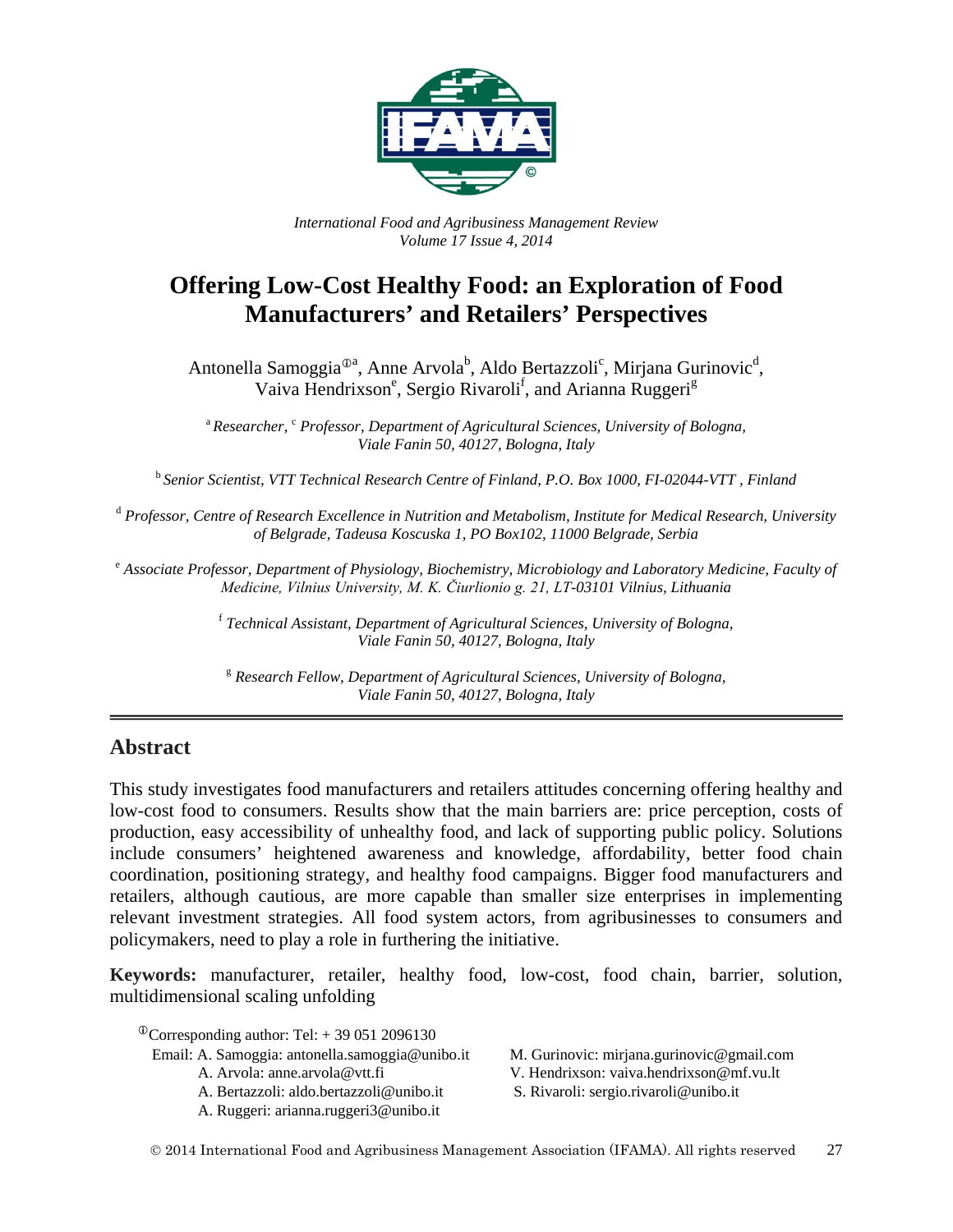# **Introduction**

Non-communicable diseases (NCDs) are becoming the leading causes of deaths worldwide (WHO 2010b), with 36 million (63%) deaths in 2008 and an expected increasing trend up to 55 million deaths by 2030. NCD deaths are mainly caused by cardiovascular diseases (48%), cancers (21%), and chronic respiratory diseases (12%) (WHO 2010b). About 80% of coronary heart diseases and cerebrovascular diseases are due to an unhealthy diet and other behavioural risk factors (including tobacco use, physical inactivity, and alcohol abuse) (WHO 2012). The concept of malnutrition is not synonymous with under-nutrition, as the concept currently includes unhealthy eating habits. Although low fruit and vegetable intake is considered the most common and well known interpretation of an unhealthy diet, especially from the consumers' point of view, other bad food habits such as consumption of an excessive level of salt and high consumption of saturated fats and trans-fatty acids also play an important role. These bad food habits are spreading globally and affecting consumers across different socio-economic levels. Past research efforts have focused on understanding facilitators to consumers' healthy eating habits. More recent studies have focused on the private sector's role in determining the production and commercialization of healthy food and on retailers' and food manufacturers' impact on eating behaviour. Research shows that consumers' healthy food habits cannot be attributed to individual actors in the food chain, but rather to the combination of the strategies and actions of the actors in the chain. The responsibilities have been expanded and shifted. The focus is on not only the approach of single actors to healthy food, but rather how the food is 'substituted, transformed, distributed and marketed through the supply chain' (Hawkes et al. 2012), thereby involving many actors in the food chain. In other words, the food system and global supply chains are seen as not just contributors to the expansion of unhealthy food, but rather as increasingly responsible for producing and distributing a limited range of 'processed, energy- and fat-dense commodities however fortified' (Garnett 2013). The increased attention on the responsibilities of the producers and retailers in the food chain for the inadequate availability of healthy food, especially if lowcost, calls for a better understanding of food manufacturers' and retailers' experience in this respect. The objective of this paper is to explore the reasons, expectations, and critical factors along and outside the food chain that food manufacturers and retailers perceive as barriers or solutions to offering low-cost healthy food (Appendix A).

# **Literature Review**

The literature review focuses on the past analyses of the role that food system actors —including consumers, food manufacturers, food retailers, and policy makers have in offering low-cost healthy food.

## *Consumers and Healthy Food*

Past research strongly focused on facilitators to consumers' healthy eating habits. A positive attitude seems to be influenced by many elements, including interest in diet; perception and motivation towards healthy diets; understanding and use of nutrition labelling (Grunert and Wills 2007, Hess et al. 2012); belief in healthy food as a source for not just preventing cardiovascular diseases, but also for complete physical, mental and social well-being (Geeroms et al. 2008); high socio-economic status; accessibility to affordable healthy food (Dibsdall et al. 2003); food related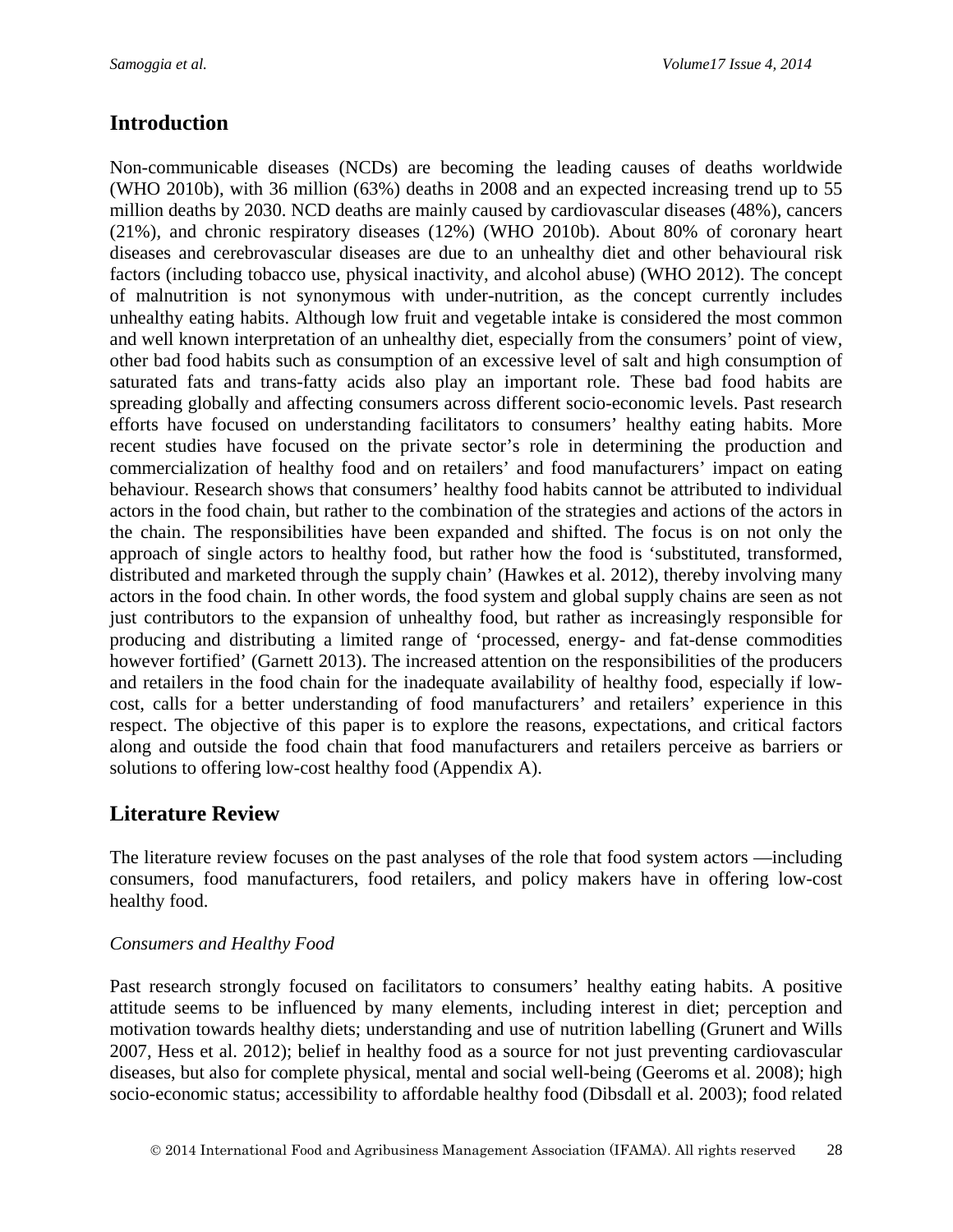lifestyle and adequate time to cook and plan food shopping and preparation (Brunsø et al. 2004); low constraints because of household size (Burch and Lawrence 2005, Shiu et al. 2004, Holgado et al. 2000, Lawrence and Barker 2009); and good knowledge and awareness of healthy food (Dickinson-Spillman and Siegrist 2011). There are also a number of elements that prevent consumers' interest in healthy food. Price is a crucial issue, as consumers expect healthy food to be expensive or perceive the actual high price of healthy food as not attractive relative to other food (Vander Wekken et al. 2012). In addition, consumers expect healthy food not to be as enticing as 'familiar' food, which is consumed on a regular basis (Vander Wekken et al. 2012, Nestle et al. 1998, Lähteenmäki et al. 2010). In addition, consumers often do not trust the positive benefit of healthy food or have low awareness and knowledge about the nutritional value of healthy food (Ajzen 1991, Bogue et al. 2005).

### *Food Agribusiness Sector and Healthy Food*

Increased worldwide consumption of unhealthy food is influenced by the private sector's marketing strategies focused on low-cost and high availability or accessibility of unhealthy food (Pomeranz 2012, Park 2014). Throughout the world, an extensive variety of food and drink products with high fat, sugar or salt content are now widely available and strongly promoted and advertised by food manufacturers and food retailers. The following section focuses on these two food system actors and their relationship.

### *Food Industry*

A number of studies analysed which factors might influence the food industry to produce healthy food. 'Food industry needs time, resources and expertise to adapt their business model and to find new palatable products that meet healthy guidelines' (Vander Wekken 2012). Food product innovation and development and product differentiations are the result of marketing strategies (Hooker and Downs 2014), with impact on technical aspects and requirements. According to Burch and Lawrence (2005) and Harvey (2002), traditional manufacturers may take several years to market a new product line with a very slow return on investment. Furthermore, the price of food inputs can affect food manufacturers' inclination to innovate or reformulate. Less expensive inputs, even small differences, can have 'relatively large effects on aggregate production costs' (Golan et al. 2008). Innovation is also influenced by profit margin expectations along the food chain. In particular, according to Boesso et al. (2009), companies that offer health value-added products target consumers who are willing to pay more for specific health food attributes. The production and commercialization of health value-added food, especially when innovative and at a 'buyable' price, entails a financial risk as the significant 'investment required to research, develop, equip for and promote new healthy food' (Vander Wekken 2012) can negatively affect profit margin potential.

### *Food Retailers*

The retailing system also plays a progressively pivotal role in shaping the food offer available to consumers. Some consider retailers as the 'gatekeeper in the provision of nutrition to the public by virtue of their ability to control access to supermarket shelves' (Wardle and Baranovic 2009). Some interpret the gatekeeper's role for the physical accessibility of food that retailers provide. This is connected to the so-called 'food desert' concept, that is supermarkets located in poorer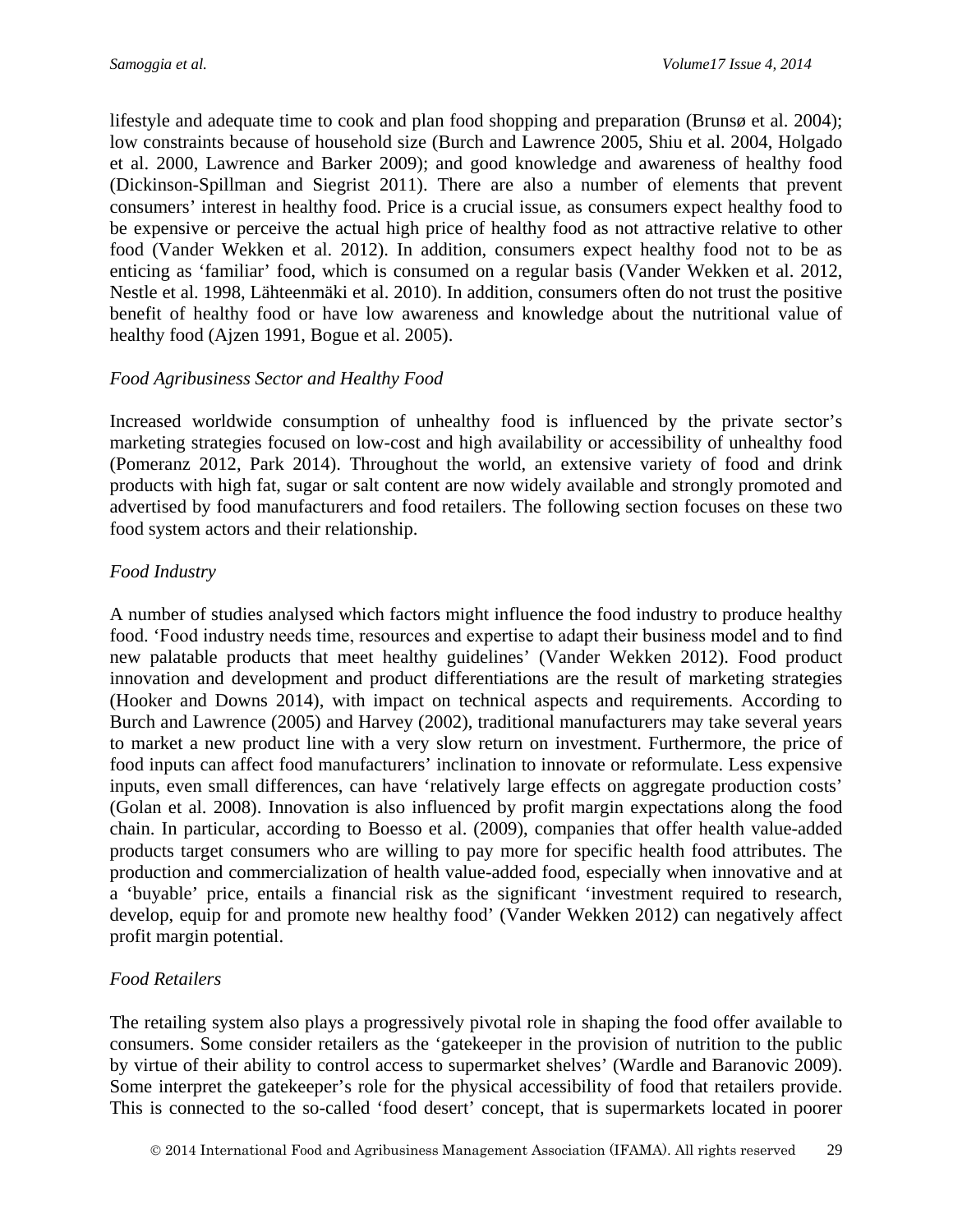neighbourhoods provide fewer healthy product choices and at higher prices (Cummins et al. 2005). Yet, limited access to healthy food has been found to be partly responsible for poor diets (Walker et al. 2010, Larson et al. 2009, Beaulac et al. 2009, Kyureghian et al. 2013). The retailing issue, especially in highly urbanised areas as in most European countries, is more than accessibility to food. The retailing system plays a leading role in terms of variety of food choices, promotion and marketing strategies, prices, market positioning, and the increasing competitiveness of their private label products. A future scenario could be that food retailers invest in convenience and sustainability and 'deliver new healthier food' (Bunte et al. 2011), possibly sold as private label products, and that food manufacturers remain an important 'driver for more radical innovations in terms of food quality' (Bunte et al. 2011). In addition to their capability of offering a range of new food products (Burch and Lawrence 2005, Kadiyali 2005), retailers have long experience in providing low-cost alternatives to consumers (Burch and Lawrence 2005).

#### *Food System Relations*

Retailers have a significant influence on food manufacturers' corporate strategies and practices, thereby creating an imbalanced relationship along the food chain. Retailers buying large quantities of product can dictate manufacturers' decision-making processes, thus limiting their contractual power (Burch and Lawrence 2005). The issue of balance of power among actors in the chain is one of the most debated issues at the academic level (Kadiyali et al. 2000), as well as in grey literature (European Commission 2009a, 2009b). Kadiyali et al. (2000) identify the following key aspects as drivers of power shifting towards the retail sector: strong competition among manufacturers; increased concentration in the retail sector; scarcity of shelf space compared to an increased number of new products; and advanced use of information technology. Within the dynamics of the food chain, bargaining power determines the terms of economic transactions between actors and can strongly affect competition and the actors' independency (European Commission 2009a, 2009b).

#### *Public Policy and Healthy Food*

#### **Policymakers**

Public policies can and should play a role in facilitating the offer and the consumption of healthy food and minimizing unhealthy food habits. Sound public policies are necessary to improve healthy dietary habits at all food system levels. It is unclear, though, which public policies are effective 'to leverage the supply chain towards healthier eating' (Hawkes et al. 2012). 'Interventions targeting the market environment, such as fiscal measures and nutrient, food, and diet standards, are rarer and generally more effective, though more intrusive' (Brambila-Macias 2011). A public policy that promotes competition among food chain actors, for instance, is seen as a fruitful instrument. Food manufacturers may be more inclined to food reformulation in favour of healthier food proposals (Mancino et al. 2008). Lowering retailing concentration could favour affordability, accessibility, quality and choice of healthy food options to consumers (Wardle and Baranovic 2009). In addition, nutritional regulations may lead to better product quality choices by the private sector, which in turn creates a fertile competitive environment (Duvaleix-Treguer et al. 2012). Still, there is awareness that even if food industry competition can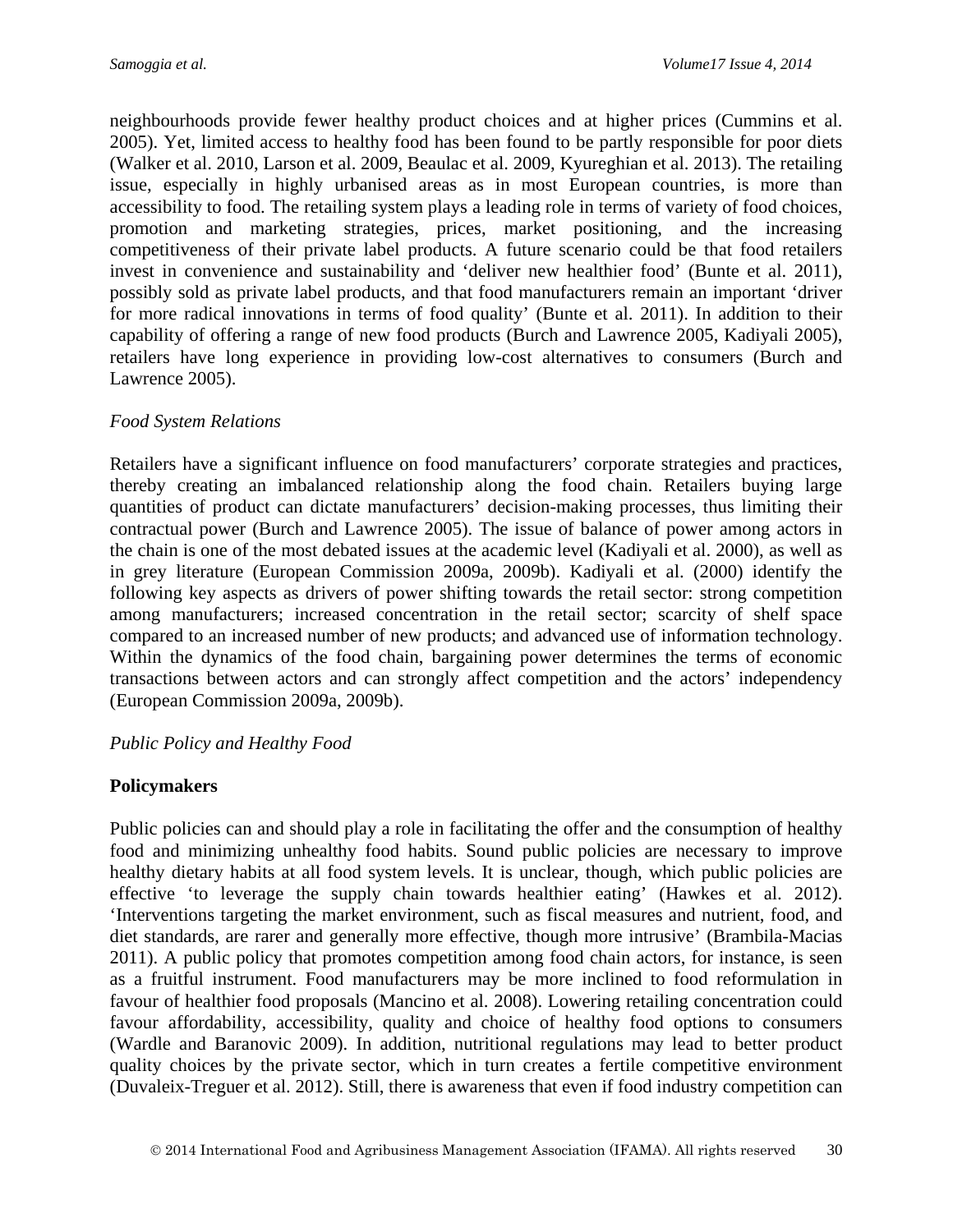introduce healthier products, it may not result in healthier diets (Golan and Unnevehr 2008, McCarthy et al. 2013).

#### **International Organizations**

International organizations have recently taken a rather strong position in making food manufacturers and food retailers responsible for producing and selling unhealthy food. The World Health Organization (WHO) (2010a) called for 'a need to ensure that the private sector markets its products responsibly' through restrictions on unhealthy food marketing practices and by taxing unhealthy diets. The United Nations promotes 'cost-effective interventions to reduce salt, sugar and saturated fats, and eliminate industrially produced trans-fats in foods, including through discouraging the production and marketing of foods that contribute to unhealthy diet' (UN 2011). According to the WHO, the Nutrition Action plan proposal was to promote the reformulation of mainstream food products in order to reduce the amount of salt, added sugar, saturated fat, and trans fatty acids in food and to promote the availability of healthier products. This can be achieved by establishing a dialogue with food manufacturers; providing technical support, particularly to small businesses; and setting specific reformulated targets after an assessment of all potential effects (WHO 2013). The strong position of international organizations is also justified by the lack of engagement of the world's food companies on the seriousness and urgency of the transformation called for by the WHO's Global Strategy on Diet, Physical Activity and Health of 2004 (Lang et al. 2006).

## **Materials and Methods**

#### *Design and Sample Selection*

 $\overline{a}$ 

For the research, a structured interview method was adopted to gather data and information from representatives of food manufacturers and retailers. This interview technique provided an effective and efficient method to gather qualitative information and the opinions of persons who were informed and had experience with the issues investigated. Interviews were carried out between March and July 2012. The research included 42 interviews: 24 with food manufacturers and [1](#page-4-0)8 with retailers<sup>1</sup> (Table 1). In terms of food categories, the group of manufacturers covered a good variety of food sectorial specialization to avoid biases due to uncontrolled sectorial concentration. The food manufacturers interviewed already produced processed healthy food or quality food, sold under the manufacturers' commercial brands or private labels and were active at a national level. For the retail actors, the researchers chose large retailers, discount retailers, and traditional retailers. Large retailers were selected from those with the highest annual turnover

<span id="page-4-0"></span><sup>&</sup>lt;sup>1</sup> In terms of size-category, for the food manufacturers the research applied the definition of Commission Recommendation 2003/361/EC as published in the Official Journal of the European Union L 124, p. 36 of 20 May 2003, Article 2 "Staff headcount and financial ceilings determining enterprise categories: 1. The category of micro, small and medium-sized enterprises (SMEs) is made up of enterprises which employ fewer than 250 persons and which have an annual turnover not exceeding EUR 50 million, and/or an annual balance sheet total not exceeding EUR 43 million. 2. Within the SME category, a small enterprise is defined as an enterprise which employs fewer than 50 persons and whose annual turnover and/or annual balance sheet total does not exceed EUR 10 million. 3. Within the SME category, a microenterprise is defined as an enterprise which employs fewer than 10 persons and whose annual turnover and/or annual balance sheet total does not exceed EUR 2 million"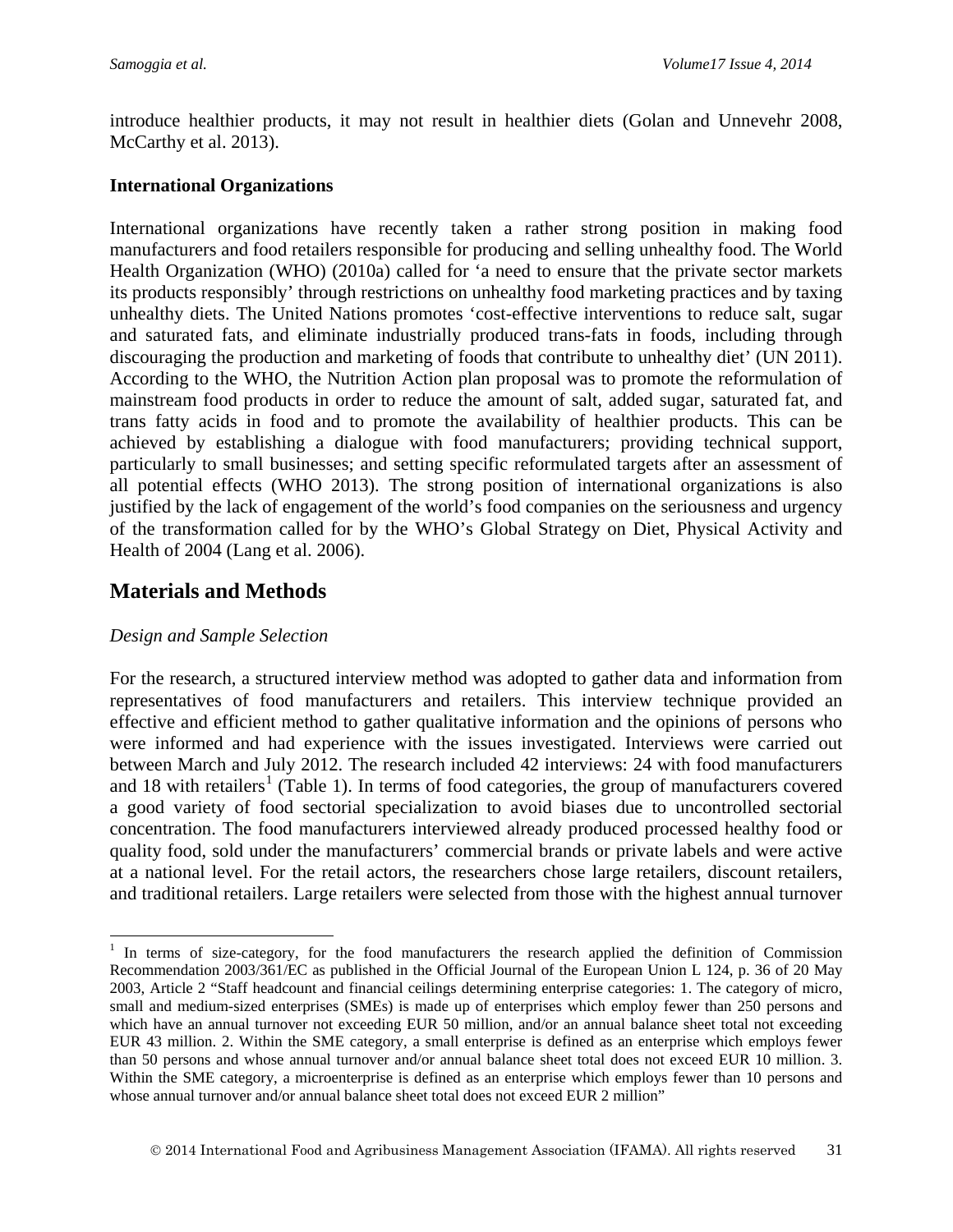(counting only national sales) in [2](#page-5-0)009 or  $2010^2$ . The European distribution of interviewees complies with the explorative aim of the research, provides an overview of the food chain actors' views of the heterogeneous European context<sup>[3](#page-5-1)</sup>, and limits bias due to single countries' overrepresentation. It does not aim to be representative.

|                                                       | <b>Finland</b> | <b>Italy</b> | Lithuania               | <b>Serbia</b> | <b>Total</b>   |
|-------------------------------------------------------|----------------|--------------|-------------------------|---------------|----------------|
| <b>Food Manufacturers</b>                             | 5              | 8            | $\overline{2}$          | 9             | 24             |
| <b>Dairy</b>                                          |                |              |                         |               |                |
| <b>Small</b>                                          |                | 1            |                         |               | 3              |
| Medium                                                |                |              |                         |               |                |
| <b>Big</b>                                            |                | 1            |                         | 1             | 3              |
| <b>Meat/Fish</b>                                      |                |              |                         |               |                |
| Small                                                 |                |              |                         | 3             | 4              |
| Medium                                                |                |              |                         |               | 1              |
| <b>Big</b>                                            | 1              |              |                         |               |                |
| <b>Vegetable/Fruit</b>                                |                |              |                         |               |                |
| Small                                                 |                | 1            | 1                       |               | 3              |
| Medium                                                | $\overline{2}$ |              |                         |               | 3              |
| <b>Big</b>                                            |                | 1            |                         |               | 1              |
| <b>Cereals/Bakery</b>                                 |                |              |                         |               |                |
| Small                                                 |                | 1            | 1                       | 1             | 3              |
| Medium                                                |                |              |                         |               |                |
| <b>Big</b>                                            |                |              |                         |               | 2              |
| <b>Food Retailers</b>                                 | 5              | 5            | $\overline{\mathbf{4}}$ | 4             | 18             |
| Large                                                 | 2              | 4            |                         |               | 8              |
| Discount                                              | $\overline{2}$ |              |                         |               | 3              |
| Traditional                                           |                |              | 3                       | 2             | $\overline{7}$ |
| <b>Total food manufacturers</b><br>and food retailers | 10             | 13           | 6                       | 13            | 42             |

**Table 1.** Interviews per country and per typology of company

### *Data Gathering*

Through a structured questionnaire, interviews aimed to gather the interviewees' opinions about offering low-cost healthy food. To ensure that the concept of healthy food was homogeneous throughout all interviews, at the beginning of the meeting the interviewers defined the concept of semi-processed or processed healthy food to be used as reference by interviewees. The

<span id="page-5-0"></span><sup>&</sup>lt;sup>2</sup> The selection of the companies to interview and the choice of the individuals to interview within the companies were crucial steps in the research process. Companies were identified after the consultation of different sources of information: official databases (e.g. from Bureau Van Dijk), annual reports, companies' websites, personal contacts. For both food manufacturers and retailers, most interviewees belong to top management or are assistants to the board<sup>2</sup>. Interviews lasted around one hour and were carried out on the premises of the companies. Interviews were carried out using the native language common to interviewees and interviewers, with the interview questionnaire translated in advance. This approach avoided misunderstanding or lack of understanding due to limited language skills of the interviewees.  $\overline{a}$ 

<span id="page-5-1"></span><sup>&</sup>lt;sup>3</sup> The interviewing process was carried out as part of the 'Chance' project, a European research project funded under the 7th Framework Programme (Grant agreement no: 266331).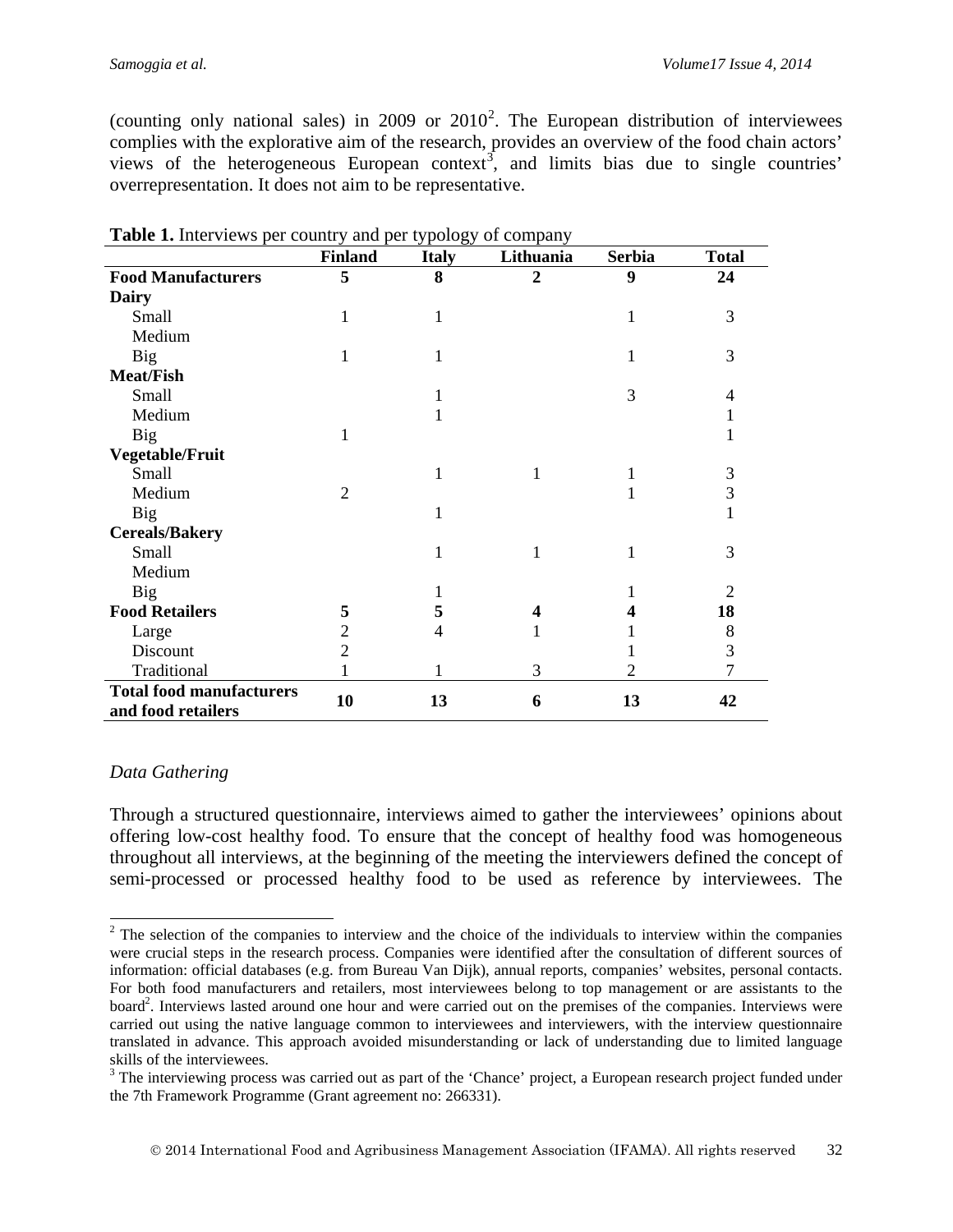questionnaire included a number of close-ended statements. The statements refer to elements coming from the literature review carried out and presented in the above section. Single statements represent synthetic conceptual aggregations fed by one or more sources of literature (Appendix B). The literature review covered the food chain, food manufacturing, food retailing, food innovation, accessibility, and the consumer found relevant to offering low-cost healthy food. The main elements emerging from the literature review were then transposed into concise, clear cutting, and at the times provocative, statements representing barriers and solutions, so to stimulate a clear view of the interviewees' reasons, expectations, and critical factors to low-cost healthy food. Then, the statements were clustered into the following seven main research topics, according to their conceptual consistency in relation to the barriers and solutions to offering lowcost healthy food:

- i. *food manufacturers and retailers' relations*, in particular the interactions, dynamics, and power misbalances of food chain actors;
- ii. *price*, in particular price perception, quality perception, and affordability;
- iii. *innovation and differentiation strategies*, in particular product innovation, differentiation, roles of food chain actors, private standards, financial performance, and comparison with unhealthy food;
- iv. *food manufacturers and retailers' competitiveness strategies*, in particular positioning strategies, brand competition, and market trends;
- v. *private labels*, in particular the brand strategy of retailers;
- vi. *public policy and regulations*, in particular the awareness and knowledge of food chain actors about the issue of nutrition, the definition of healthy food, publicly funded promotions and campaigns, incentives, and labelling;
- vii. *food accessibility*, in particular access to healthy and unhealthy food.

Interviewees graded the level of importance of each statement with a Likert scale from 1 (it does not absolutely represent a barrier/solution to low-cost healthy food production/ commercialization) to 7 (it is a crucial barrier/solution to low-cost healthy food production/commercialization). Interviewees graded first the entire set of barriers and then the entire set of solutions. This approach was designed to generate independent and unrelated thinking on the barriers and solutions to avoid biased feedback due to forced or involuntary consistency of the answers. For the sake of clarity and as an example of target segment, some statements stressed the attribute of low-cost of healthy food by adding at-risk-of-poverty or lowincome population.

#### *Data Analysis*

The objective of the data analysis was to identify the significance of the single statements for food manufacturers and retailers and to highlight whether the two typologies of food chain actors react similarly or differently to the ideal combination of a given set of barriers and solutions concerning the same topic. This methodological approach served to analyse the perception of individual respondents and to understand the systemic framework determined by the interaction of food manufacturing and retailing actors. The availability of low-cost healthy food on the market comes from decisions taken by single actors that act within a multi-actor economic frame. These data analysis objectives were achieved, first, through frequencies, and then, by applying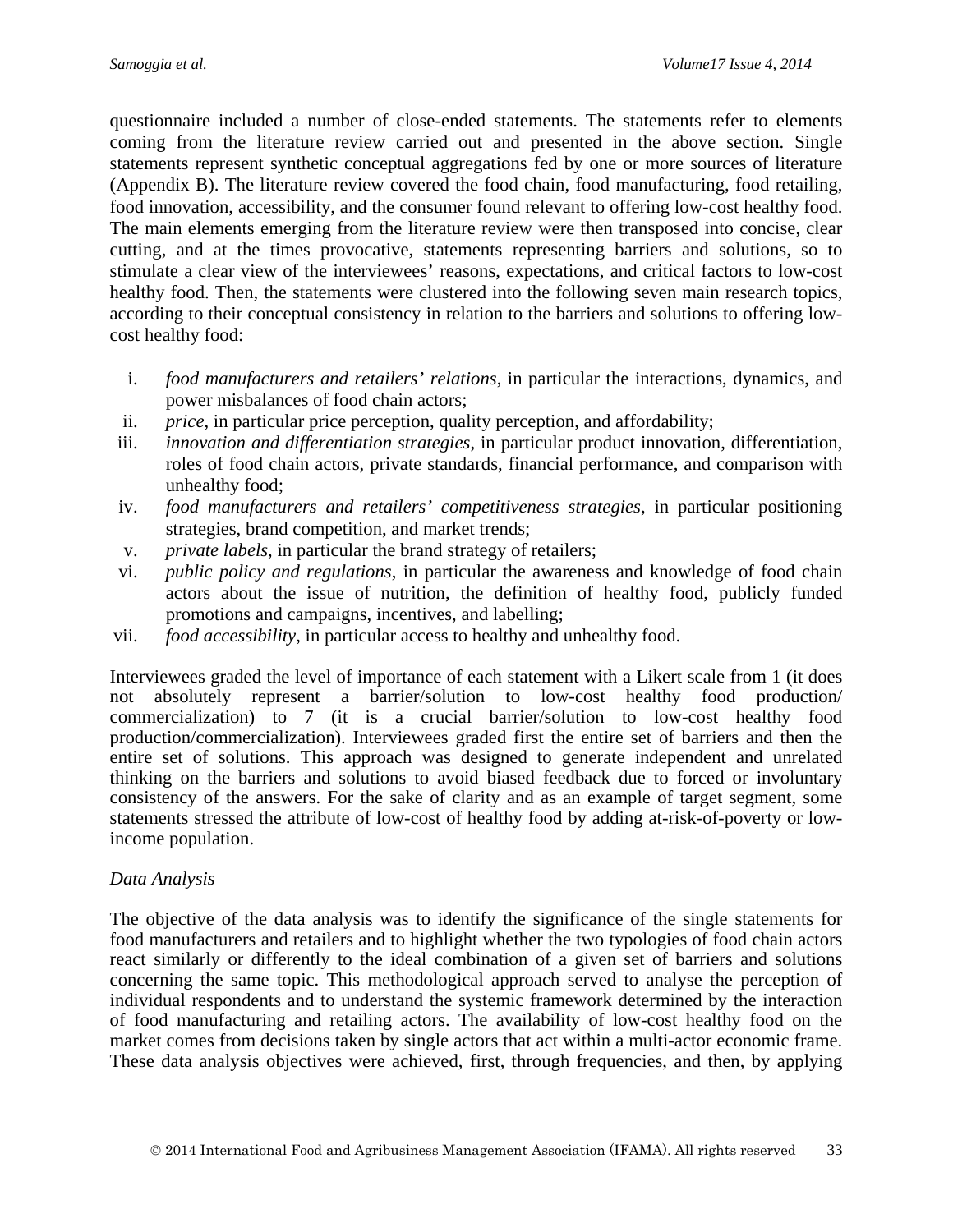the multidimensional scaling unfolding (MDU) technique of analysis<sup>[4](#page-7-0)</sup> (Borg and Groenen 2005). MDU, as a model for preferential choice, shows that even if different individuals might rank various objects of choice similarly, they might differ with respect to what they consider an 'ideal combination of the object's attributes' (Borg and Groenen 2005). In order to facilitate the exploration of the latent patterns underlying each topic, the results obtained were illustrated through a joint display of the respondents, barriers and solutions in the same map for each of the seven topics mentioned above. The visual analysis of the maps facilitates the comprehension/interpretation of the relations between respondents and stimuli (both barriers and solutions), according to the resulting distances and aggregations within the map (Borg and Groenen 2005). To interpret each map, it is useful to take into account that the more the stimuli (or cluster of them) are surrounded by the respondents the more highly these stimuli (or cluster of them) are being rated by the respondents. That is to say that the preference scores of different respondents become proximities between the elements of two sets of choice objects, which are barriers and solutions. Food manufacturers and retailers are represented as 'ideal points in the space of perceptual map so that the distances from each ideal point to the object points correspond to the preference scores' (Borg and Groenen 2005). In the same way, the close distance between barriers and solutions represents the perception of the effectiveness of those solutions, and combination(s) of them, to solve the barriers as perceived by the respondents in relation to an ideal situation. In carrying out the MDU analysis, the focus was also to assess whether the differences in the combination of barriers and solutions contain patterns of aggregation due to the country, size-category of the food manufacturers, or the typology of the retailers. The data analysis adopted the non-metric MDU, using the algorithm PREFSCAL available in the statistical package for the social sciences, SPSS v. 20.0 (Busing et al. 2005) (See Appendix C for further details).

## **Results**

 $\overline{a}$ 

The results show the outcomes from the seven topics of analysis. The focus on single issues allows an in-depth examination of each of these topics, which is then cross-analysed in the discussion section to provide the overall views of the food chain actors on low-cost healthy food production and commercialization.

### *Food Manufacturers' and Retailers' Relations*

Food manufacturers' and retailers' relations (Table 2) are not considered very important solutions for low-cost healthy food production and commercialization (mean between 3.5 and 4.5). Lack of coordination and agreement among retailers and manufacturers (BLC, mean 4.5) and the increasing power of retailers (BRP, mean 4.2) are generally perceived as barriers that moderately limit the production and commercialization of low-cost healthy food.

<span id="page-7-0"></span><sup>&</sup>lt;sup>4</sup> MDU is a method generally used in marketing research to allow researchers to build an image about the relationship between respondents and objects evaluated (Borg and Groenen 2005). MDU analysis can be explorative as well as confirmatory, or present a basis to identify questions to explore in subsequent analysis.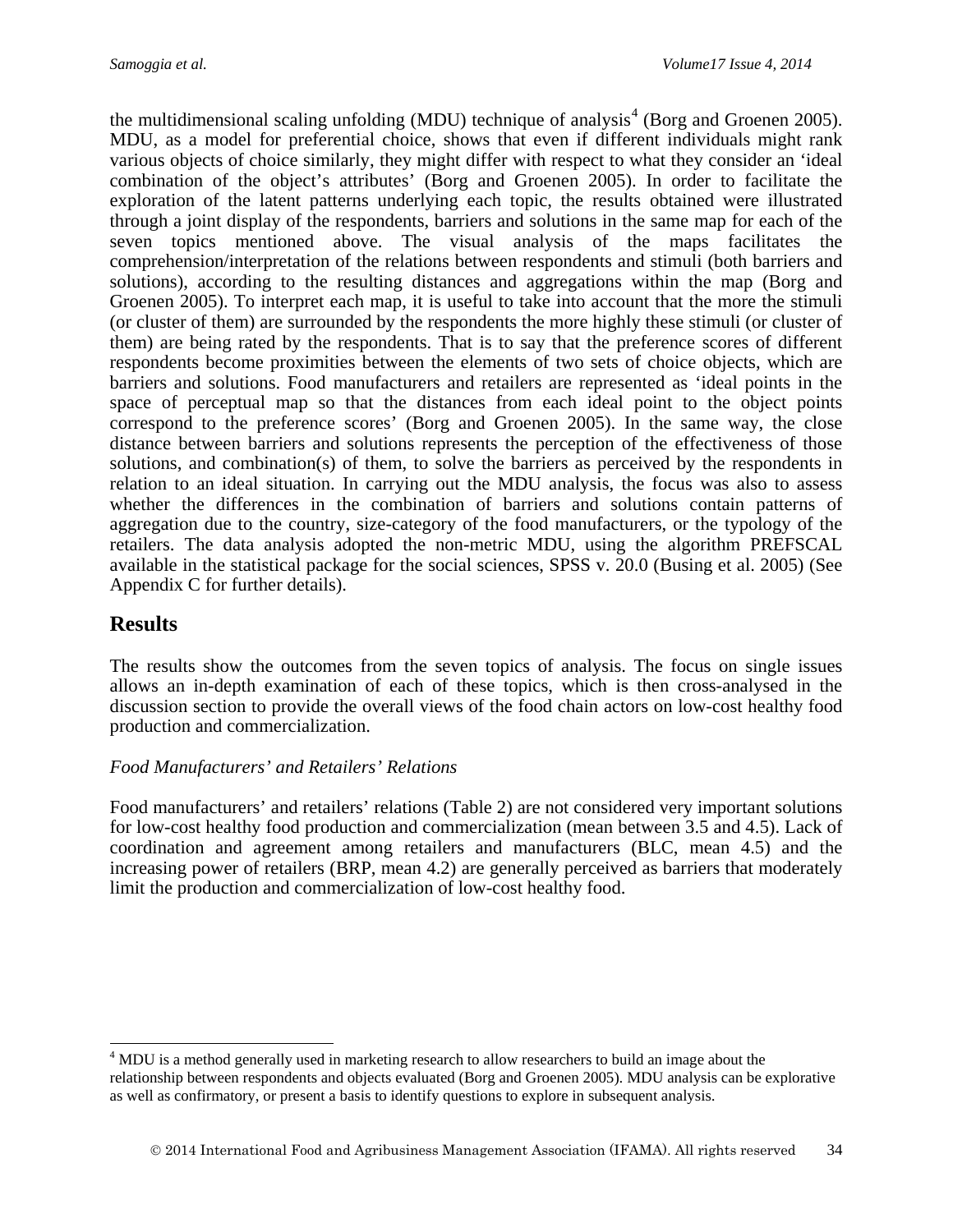|                                                                                                                                                                                                                                                                                       | Food                 |      | Food             |      |                          |      |
|---------------------------------------------------------------------------------------------------------------------------------------------------------------------------------------------------------------------------------------------------------------------------------------|----------------------|------|------------------|------|--------------------------|------|
|                                                                                                                                                                                                                                                                                       | <b>Manufacturers</b> |      | <b>Retailers</b> |      |                          | All  |
| <b>Barriers</b>                                                                                                                                                                                                                                                                       | Mean                 |      |                  |      | Mode Mean Mode Mean Mode |      |
| BIS. High bargaining power of suppliers of ingredients for<br>low-cost healthy food (due to, i.e., limited<br>number/monopoly of suppliers, scarce/no possibility to<br>switch to other suppliers, high price of alternative<br>suppliers)                                            | 4.0                  | 6.0  | 3.5              | 5.0  | 3.8                      | 2.0  |
| BSR. Manufacturers favour relationships with retailers<br>supplying the same 'old' products rather than proposing<br>new products such as low-cost healthy food                                                                                                                       | 3.3                  | 1.0  | 3.8              | 6.0  | 3.5                      | 1.0  |
| BRP. Increasing power of retailers over what will be<br>commercialised impedes food manufacturers interest in<br>low-cost healthy food                                                                                                                                                | 4.5                  | 7.0  | 3.9              | 2.0a | 4.2                      | 7.0  |
| BLC. Lack of coordination and commercial agreement<br>between manufacturers and retailers (in terms of<br>production and commercialization) limits interest of<br>manufacturers and retailers in low-cost healthy food                                                                | 4.5                  | 7.0  | 4.5              | 7.0  | 4.5                      | 7.0  |
| <b>Solutions</b>                                                                                                                                                                                                                                                                      |                      |      |                  |      |                          |      |
| SBCC. Better coordination and commercial agreement<br>between manufacturers and retailers (in terms of<br>production and commercialization) increases interest of<br>manufacturers and retailers in low-cost healthy food<br>SALI. Increased availability of ingredients for low-cost | 5.5                  | 6.0  | 5.7              | 7.0  | 5.6                      | 6.0a |
| healthy food                                                                                                                                                                                                                                                                          | 5.2                  | 5.0a | 5.2              | 6.0a | 5.2                      | 7.0  |

#### **Table 2.** Relations between food manufacturers and retailers — basic data.

**Note.** Multiple modes exist. The smallest value is shown

Food manufacturers and retailers share the same perspectives on the solutions to low-cost healthy food, which focused on improving their relations (SBCC, mean 5.6) and the higher availability of low-cost ingredients (SALI, mean 5.2). Still, food manufacturers give more importance to retailers' power as a barrier to low-cost healthy food (BRP) and do not think there are limitations in proposing new products (BSR, mean 3.3, mode 1) due to stagnant chain relationships. As far as the relations between food manufacturers and retailers are concerned, the perceptions that food chain actors have about the combination of the barriers and solutions to low-cost healthy food production and commercialization are rather similar (Figure 1), regardless of the categories of respondents, nationality, or size-category of the food company. Yet interviewees' proximity to barriers suggests that respondents perceive the set of barriers as appropriate and pertinent. In addition, if barriers are also closer to each other, it suggests that interviewees think that barriers are related to each other and consistent with one another. The remoteness of food chain actors from the solutions suggests that the combination of barriers and solutions is not ideal or sufficient, that the solutions provided cannot be the *only* ones to improve low-cost healthy food production and commercialization, and that they believe that these solutions might also be accompanied by other solutions. Moreover, given that the closer solution to the barrier BIS is SALI, both manufacturers and retailers agreed that adequate availability of ingredients is a problematic issue that can be alleviated through an increase in low-cost healthy food ingredients.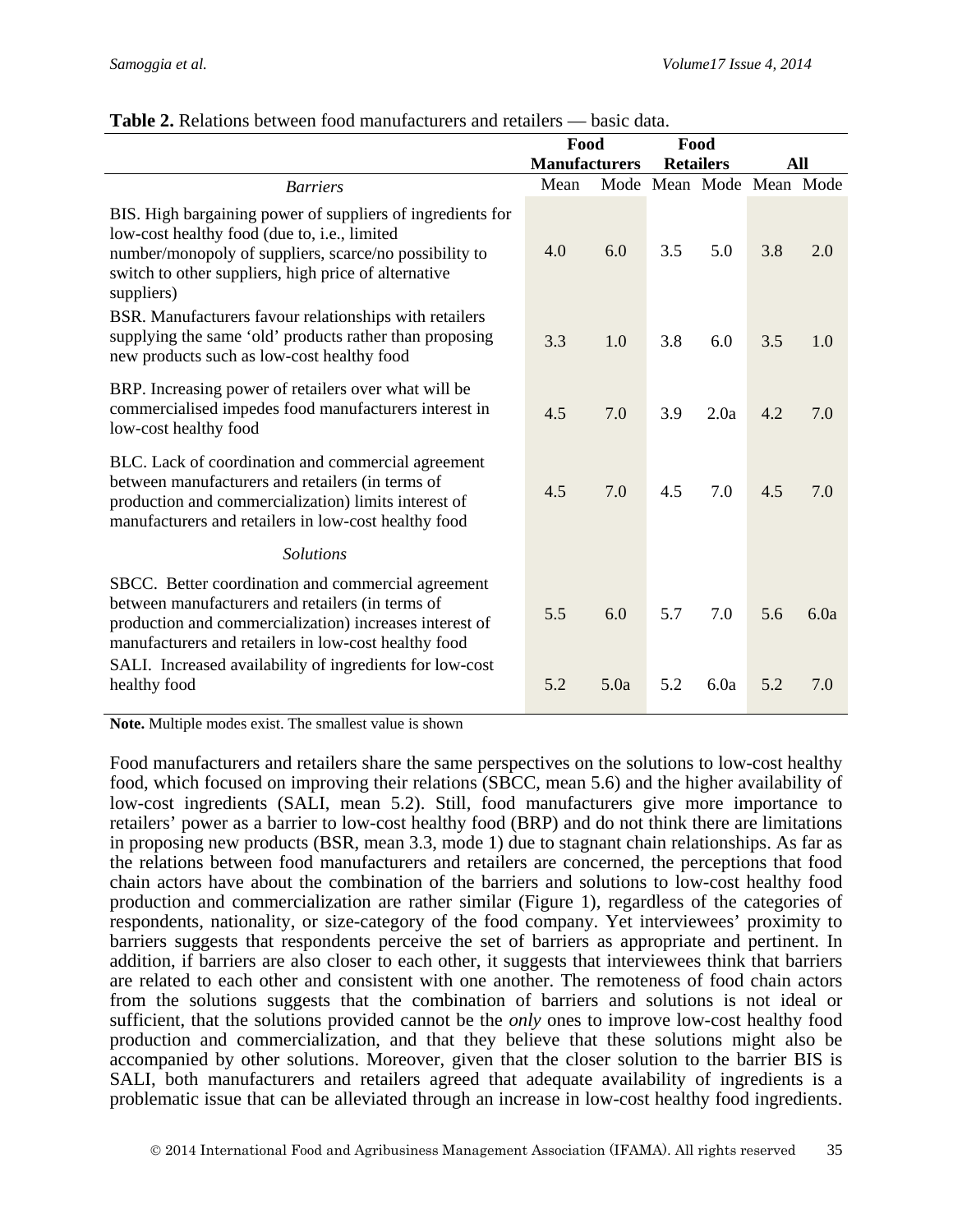The proximity of the barriers BRP and BLC shows that the increased availability of low-cost healthy food, as for many other food products, has to deal with the issue of unbalanced food chain power relationships between food manufacturers and retailers. This unbalanced relationship could however be lessened if these two food actors enter into commercial agreements to share their respective business risks.



Nondegeneracy and intermixedness: Shepard's rough index= 0.707; DeSarbo intermixedness index=0.158

**Figure 1.** Map of relations between food manufacturers and retailers

#### *Price*

Interviewees think that the perception of at-risk-of-poverty consumers of the high price of healthy food, even if low-cost (BHP), and of the gap in price between healthy food, even if low-cost, and other familiar food (BPG) are important barriers (respectively with a mean of 5.5 and 5.3) (Table 3). Conversely, the issue of the perception of the low quality of low-cost healthy food does not represent such an important barrier (mean 4.6, mode 3). Moreover, food manufacturers and retailers are strongly concerned about the affordability of healthy food (SA, mean 6.1). The price issue generated different reactions from food manufacturers and retailers. Unlike retailers,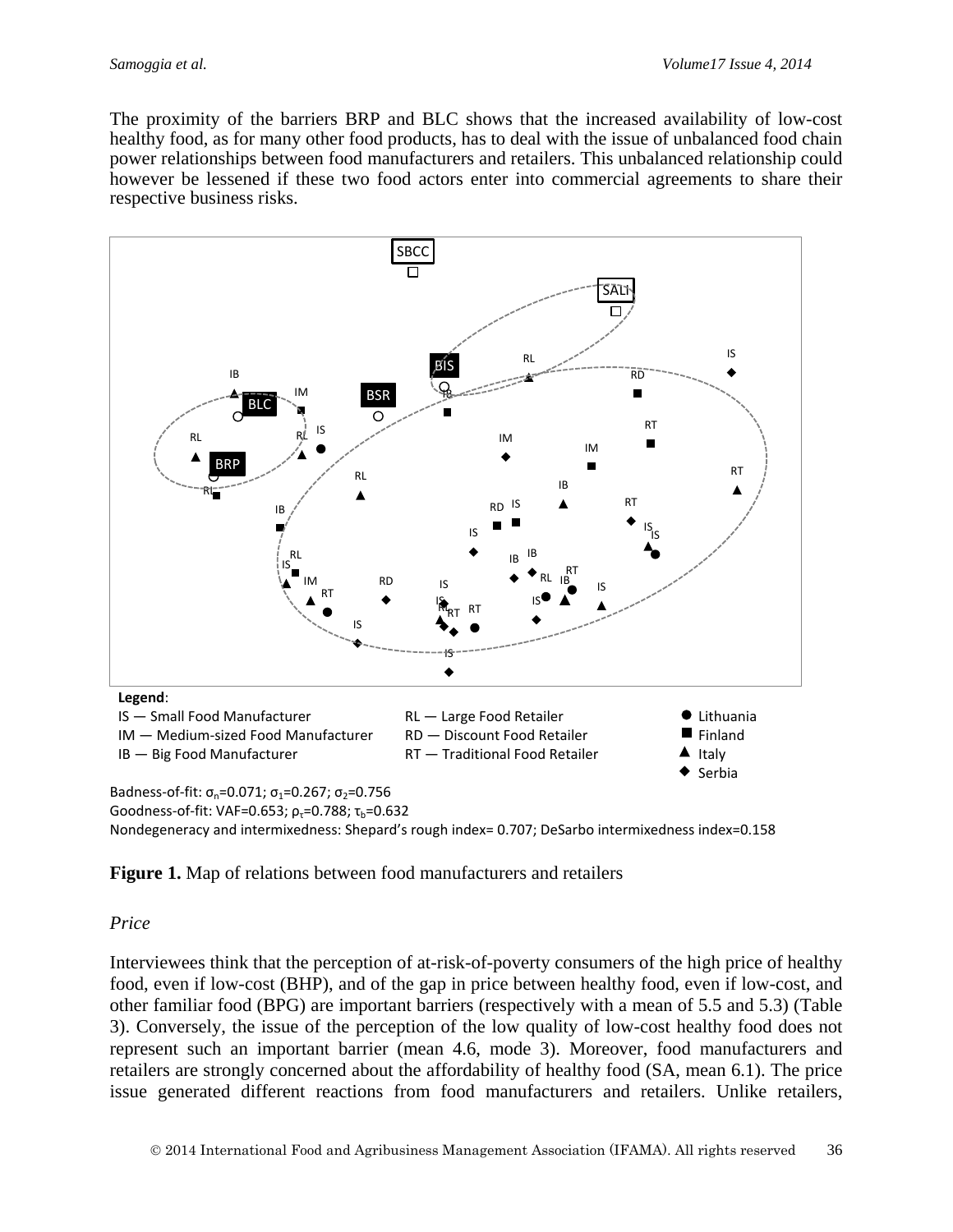manufacturers seem more concerned about the perception of quality (BLQ) and less worried about high price (BHP) and gap price (BPG). This shows how food manufacturers are more concerned about production feasibility and capacity of innovation. On the other hand, retailers are more concerned about consumers' acceptability of price. Food chain actors have a similar perception regarding price issues (Figure 2). The map suggests that food manufacturers and retailers are not optimistic that low price will change the price perception of healthy food, even if the food is offered in the market at an affordable price. Low price is important and it provides an incentive for low-income consumers to buy healthy food, but it is not considered the only solution and cannot be expected to solve the problem. In addition, the actors in the food chain do not think that the quality barrier (BLQ), high price barrier (BHP), and high gap price barrier (BPG) can be solved simply by providing healthy food at an affordable price (SA). Overall respondents seem to believe that low-cost, as the only or the main product attribute at the basis of a competitive advantage strategy, is not the solution. Food affordability alone cannot overcome other misconceptions or false stereotypes that consumers might have about healthy food. Lowincome and risk-of-poverty consumers are not expected to increase their consumption of healthy food, even if the healthy food is offered at a low price, thereby financially discouraging food chain actors from investing in this group of consumers and helping them to alter their food consumption habits.

|                                                                                                                                                 |      | Food                 | Food             |      |                     |      |
|-------------------------------------------------------------------------------------------------------------------------------------------------|------|----------------------|------------------|------|---------------------|------|
|                                                                                                                                                 |      | <b>Manufacturers</b> | <b>Retailers</b> |      |                     | All  |
| <i>Barriers</i>                                                                                                                                 | Mean | Mode                 |                  |      | Mean Mode Mean Mode |      |
| BHP. At-risk-of-poverty consumers' perception of high<br>price of healthy food, even if low-cost                                                | 5.2  | 6.0                  | 5.9              | 7.0  | 5.5                 | 6.0  |
| BPG. At-risk-of-poverty consumers' perception of high<br>gap in price between healthy food, even though low-cost,<br>versus their familiar food | 5.0  | 6.0                  | 5.6              | 5.0a | 5.3                 | 6.0  |
| BLQ. At-risk-of-poverty consumers' perception of low<br>quality of low-cost healthy food                                                        | 5.0  | 5.0a                 | 4.2              | 3.0  | 4.6                 | 3.0a |
| <i>Solutions</i>                                                                                                                                |      |                      |                  |      |                     |      |
| SA. Affordability of healthy food would stimulate at-risk-<br>of-poverty and low-income consumers' interest in this kind<br>of food             | 6.2  | 7.0                  | 5.9              | 7.0  | 6.1                 | 7.0  |

**Table 3.** Price *—* basic data

**Note.** Multiple modes exist. The smallest value is shown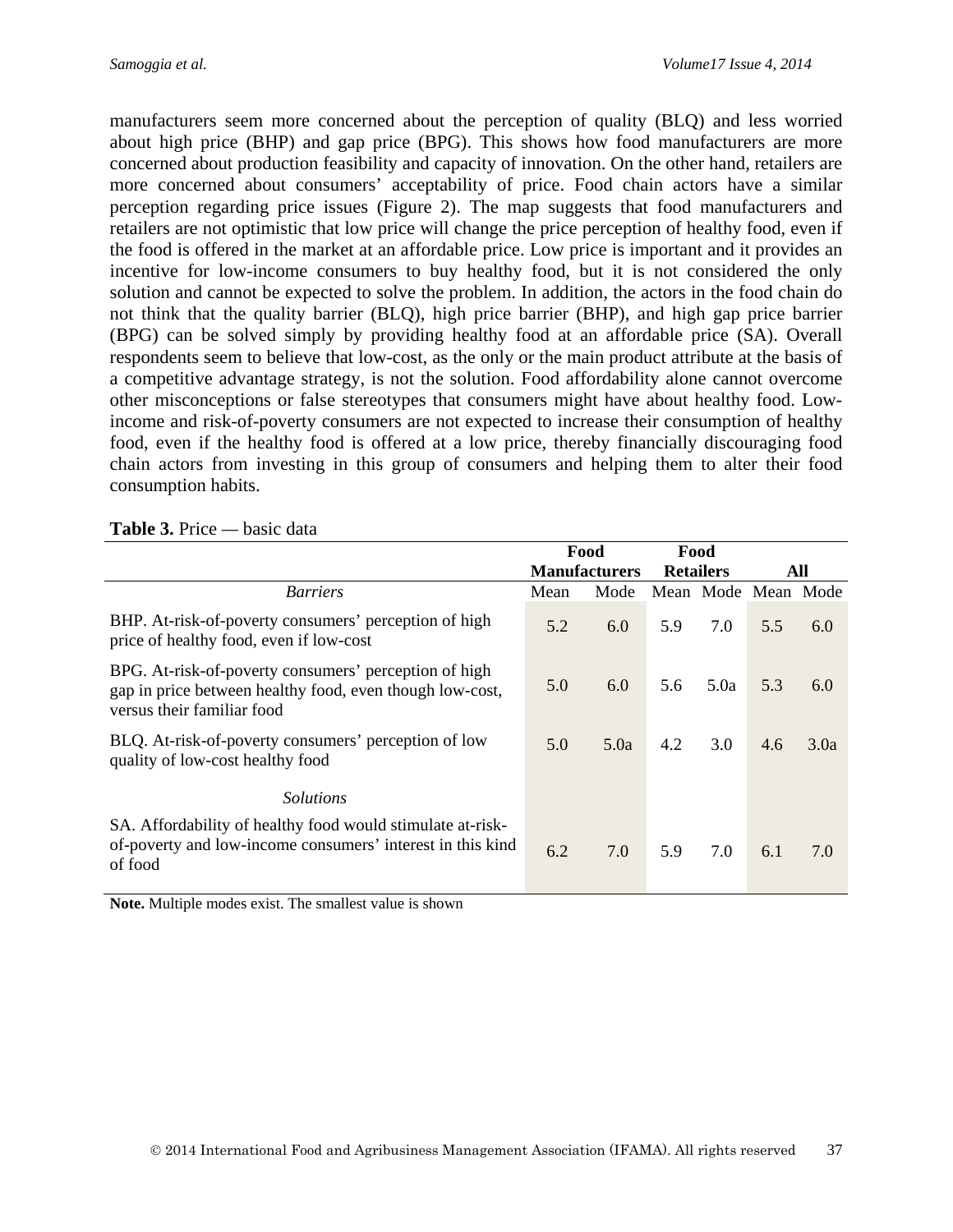

Goodness-of-fit: VAF=0.8;  $\rho_p$ =0.851;  $\tau_b$ =0.724

Nondegeneracy and intermixedness: Shepard's rough index=0.536; DeSarbo intermixedness index=0.136

#### **Figure 2.** Map of price

#### *Innovation and Differentiation*

Food manufacturers and retailers perceive that barriers to innovation and differentiation have a more limited importance (mean from 4.1 to 5.5) compared to solutions (mean from 5.0 to 5.4) (Table 4). Prices of ingredients play an important role in healthy food product innovation and differentiation. Manufacturers and retailers have a similar vision of this issue, even though retailers more strongly perceive the financial risk connected with low-cost healthy food (BRFR), and food manufacturers are more concerned about the capability of differentiating (BLD) healthy food products. Food chain actors have a different perception about innovation and differentiation issues according to the size of the company or to the category of retailer (Figure 3). Unlike bigger companies, small food manufacturers and traditional retailers are less concerned by innovation and differentiation issues. This is significant and rather plausible since smaller food manufacturers or retailers have less impact on product innovation or differentiation, especially for the products under investigation. Small companies or retailers are followers rather than leaders that can influence the healthy-food industry. The map shows that bigger companies and larger retailers consider the barriers related to the level of standards (BLPS), capacity of differentiation of healthy food (BLD), and financial risk (BRFR) as more connected to their overall business strategies and operating management. In addition, the clustering of these barriers highlights the respondents' fear that low-cost healthy food cannot be adequately differentiated (BLD) due to the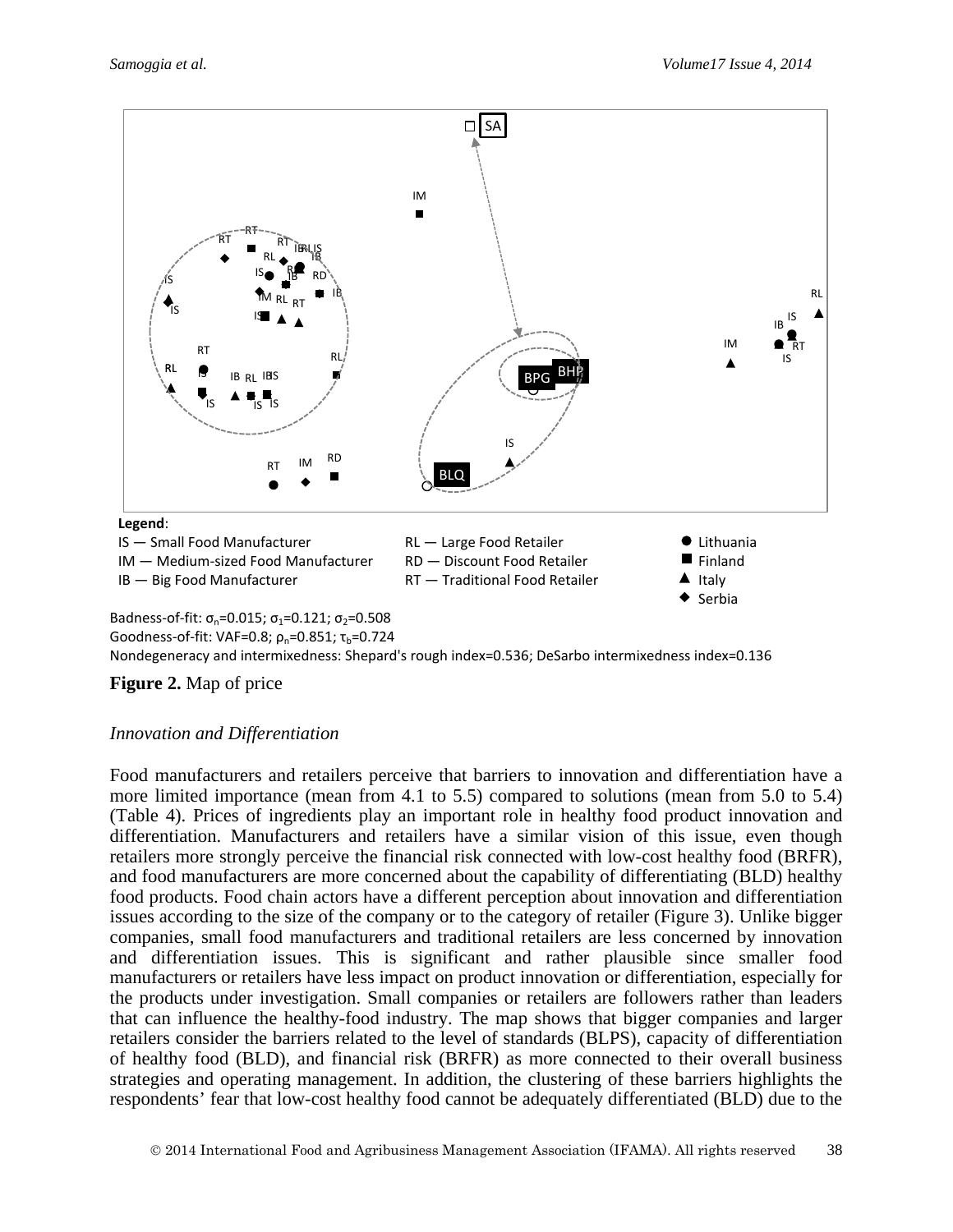attributes of price or healthiness and to the lack of private standards (BLPS), which leads to the perceived barrier connected to high financial risk (BRFR) of low-cost healthy food. The manufacturers and retailers located close to this grouping perceive that low-cost healthy food still lacks an effective food marketing positioning strategy and margin potential. The second combination of barriers and solutions shows that the barrier of high price of ingredients (BIP) can be addressed by lowering the price of ingredients (SLIP), inserting private standards of production for healthy food (SHPS), and better defining complementary roles between food manufacturers and retailers in promoting innovative products (SCR). One solution is through food chain agreements that sustain strategies of market entry protection (SMEP). This food system strategic approach could exclude competitors and allow competition with other high margin performance products (BNPH).

|                                                                                                                                                                                                                                                                                                                                                   |      | Food                 | Food             |                     |     |     |
|---------------------------------------------------------------------------------------------------------------------------------------------------------------------------------------------------------------------------------------------------------------------------------------------------------------------------------------------------|------|----------------------|------------------|---------------------|-----|-----|
|                                                                                                                                                                                                                                                                                                                                                   |      | <b>Manufacturers</b> | <b>Retailers</b> |                     | All |     |
| <b>Barriers</b>                                                                                                                                                                                                                                                                                                                                   | Mean | Mode                 |                  | Mean Mode Mean Mode |     |     |
| BLD. Manufacturers and retailers think that low-cost<br>healthy food cannot be sufficiently well differentiated/does<br>not have a valuable competitive advantage over other food                                                                                                                                                                 | 4.3  | 5.0                  | 3.9              | 6.0                 | 4.1 | 5.0 |
| BLPS. The lack of private standards focused on healthy<br>food production, commercialization and distribution limits<br>consumers' interest in healthy food                                                                                                                                                                                       | 4.2  | 1.0a                 | 3.9              | 6.0                 | 4.1 | 6.0 |
| BIP. High price of ingredients to be used for low-cost<br>healthy food                                                                                                                                                                                                                                                                            | 5.5  | 7.0                  | 5.5              | 7.0                 | 5.5 | 7.0 |
| BRFR. Manufacturers and retailers believe low-cost<br>healthy food has a high financial risk                                                                                                                                                                                                                                                      | 4.1  | 2.0                  | 4.4              | 7.0                 | 4.2 | 2.0 |
| BPNH. High margin of performance of other food in<br>comparison to low-cost healthy food for manufacturers and<br>retailers                                                                                                                                                                                                                       | 4.9  | 6.0                  | 4.6              | 6.0                 | 4.7 | 6.0 |
| <b>Solutions</b>                                                                                                                                                                                                                                                                                                                                  |      |                      |                  |                     |     |     |
| SCR. Defining complementary roles in innovation<br>processes between manufacturers and retailers for low-cost<br>healthy food production/commercialization; for example,<br>food manufacturers focused on quality innovation and<br>retailers focused on understanding and flexibly adjusting to<br>food market response to low-cost healthy food | 5.2  | 6.0                  | 5.3              | 7.0                 | 5.2 | 5.0 |
| SHPS. Commercializing food produced with private<br>standards for healthy food can increase the intention of<br>consumers at-risk-of-poverty to buy healthy food                                                                                                                                                                                  | 4.9  | 4.0                  | 5.2              | 4.0                 | 5.0 | 4.0 |
| SMEP. Raising manufacturers and/or retailers' standards in<br>favour of healthy food can create barriers to marketplace<br>entry of other manufacturers and/or retailers                                                                                                                                                                          | 5.3  | 7.0                  | 5.4              | 7.0                 | 5.4 | 7.0 |
| SLIP. Decreased prices of ingredients for low-cost healthy<br>food                                                                                                                                                                                                                                                                                | 5.2  | 7.0                  | 4.8              | 7.0                 | 5.0 | 7.0 |

#### **Table 4.** Innovation and differentiation — basic data

**Note.** Multiple modes exist. The smallest value is shown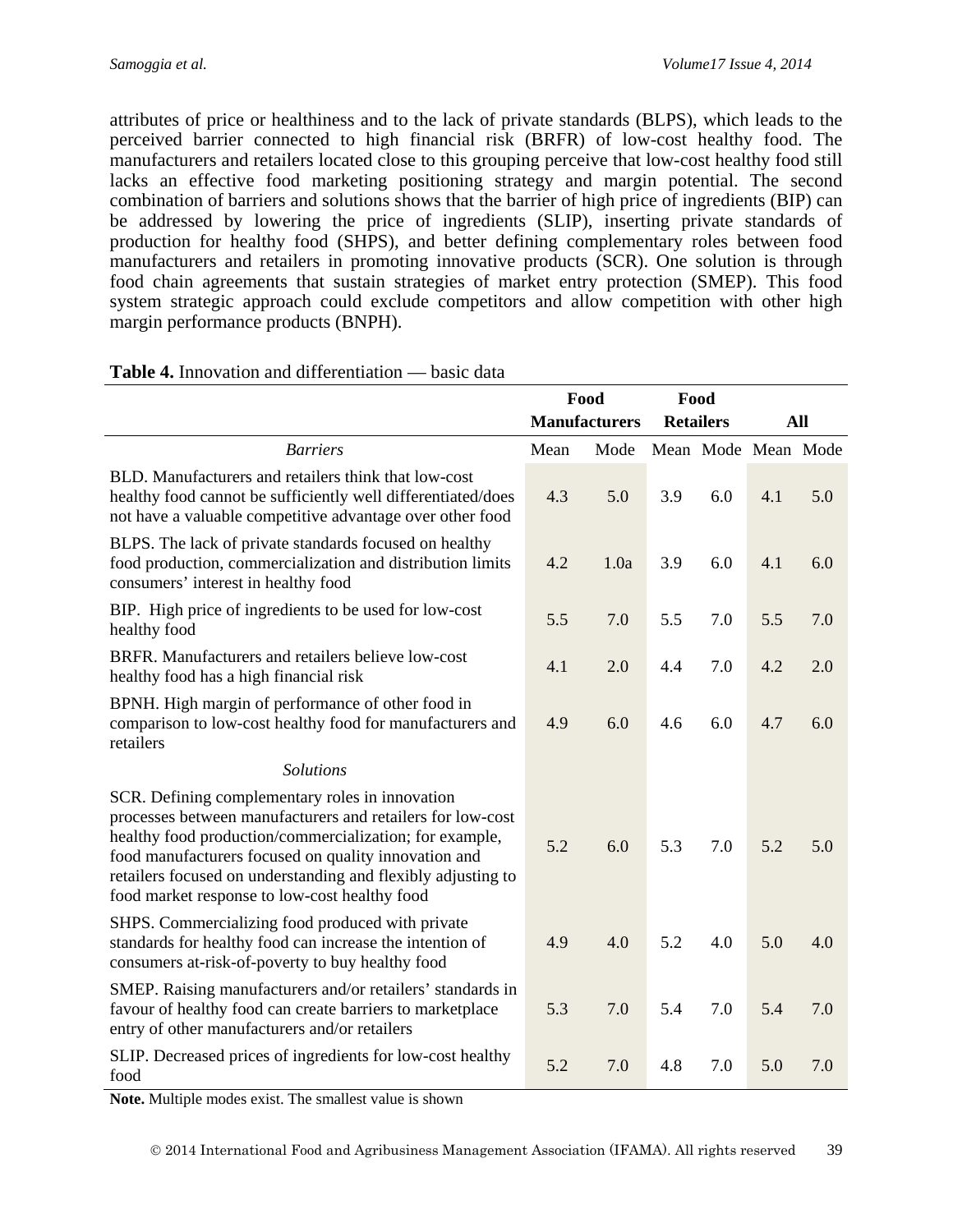

Badness-of-fit:  $\sigma_n = 0.124$ ;  $\sigma_1 = 0.352$ ;  $\sigma_2 = 0.916$ Goodness-of-fit: VAF=0.546;  $ρ_n$ =0.742; τ<sub>b</sub>=0.575 Nondegeneracy and intermixedness: Shepard's rough index=0.752; DeSarbo intermixedness index=0.175

**Figure 3.** Map of innovation and differentiation

#### *Competitiveness Strategies*

Food chain actors give importance to solutions focused on competitiveness strategies in order to increase low-cost healthy food production and commercialization (Table 5, mean between 5 and 5.5), whereas barriers receive less attention (mean between 4.6 and 4.9). The perceptions of food manufacturers and retailers differ significantly when it concerns brand competition (BBC and SBC). Retailers give more importance than food manufacturers to the strategies of healthy brand competition. In terms of a one barrier (BBC), retailers believe more strongly than food manufacturers that the competition is not sufficiently focusing on healthy food. As solutions (SBC), in the retailers' view, investment in increasing brand reputation as a healthy-food provider could lead to the production and commercialization of healthier food. This is also in line with stronger attention and investments that retailers are putting into developing their own brands, in competition with other commercial brands. Food manufacturers have competitiveness strategies for managing healthy food (Figure 4) that differ according to the size of the company. Big and medium-sized food manufacturing companies consider producing and marketing low-cost healthy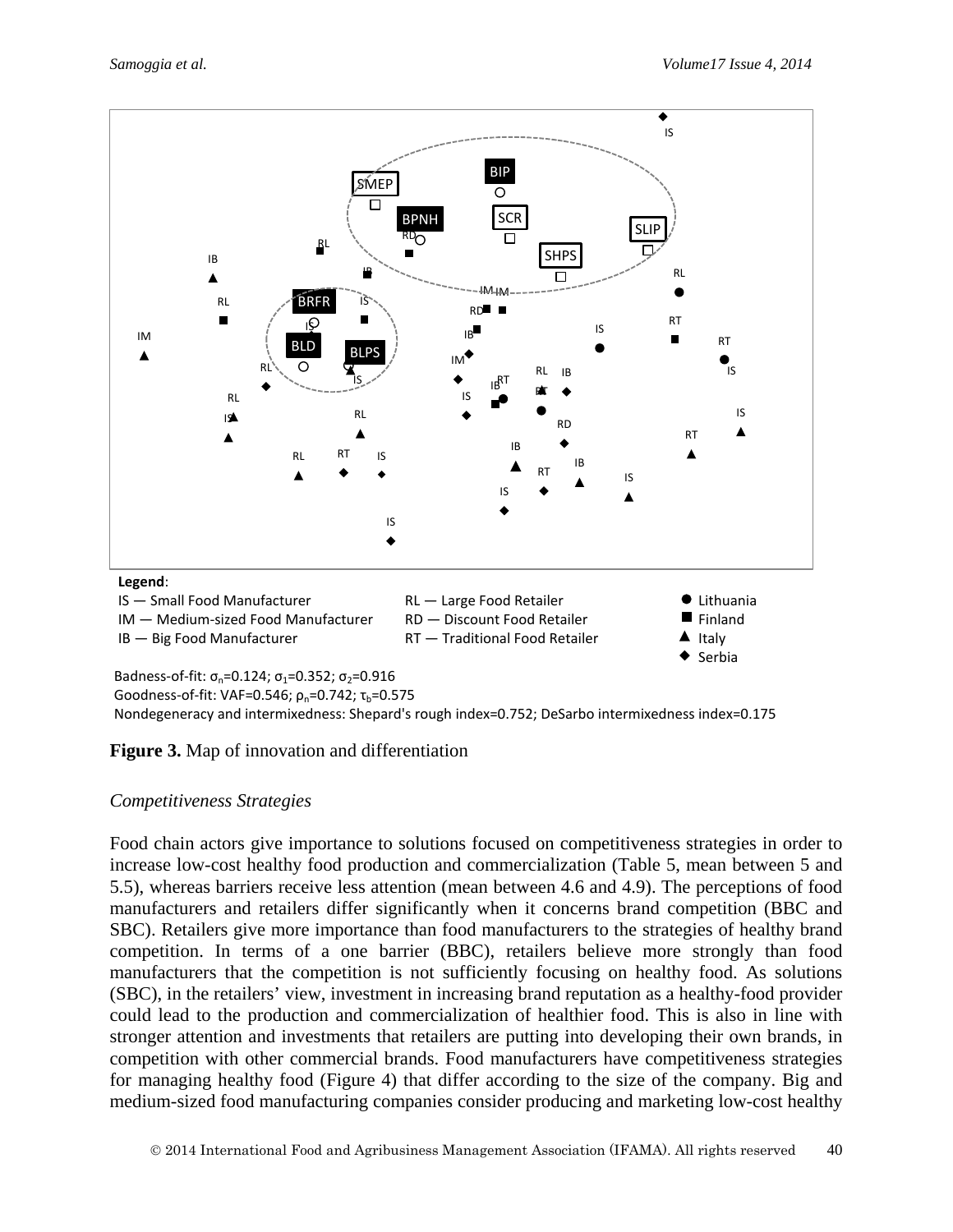food a part of their overall competitiveness strategies and are therefore more strongly influenced by the combination of barriers and solutions presented. On the other hand, small companies perceive low-cost healthy food as worthy of attention, but these smaller companies do not design business strategies to focus on providing low-cost healthy food. According to the map, big companies believe that a better positioning strategy (SIPS) and more brand competition (SBC) of food system actors could address the low level of interest of food manufacturers and retailers in healthy food (BNPS, BBC), which could lead to an increase in low-cost healthy food production. Making healthy food recipes (SHR) and cooking classes easily accessible (SNCC) can contribute to an increased positioning strategy focused on low-cost healthy food and as instruments for stimulating the competition between food manufacturers and retailers, thereby increasing the competitiveness of food chain actors. Large food manufacturers and retailers have a vested interest in supporting public campaigns (SHC) that educate the population about consuming healthier food as part of their competitiveness strategy oriented more on healthy food.

|                                                                                                                                                                                                    |      | Food                 |                  | Food                |     |     |
|----------------------------------------------------------------------------------------------------------------------------------------------------------------------------------------------------|------|----------------------|------------------|---------------------|-----|-----|
|                                                                                                                                                                                                    |      | <b>Manufacturers</b> | <b>Retailers</b> |                     |     | All |
| <b>Barriers</b>                                                                                                                                                                                    | Mean | Mode                 |                  | Mean Mode Mean Mode |     |     |
| BNPS. Positioning strategy of manufacturers and retailers<br>not sufficiently focused on low-cost healthy food                                                                                     | 4.8  | 6.0                  | 5.0              | 7.0                 | 4.9 | 7.0 |
| BBC. Insufficient competition between manufacturers and<br>retailers over healthy brand reputation/positioning                                                                                     | 4.2  | 5.0                  | 5.1              | 7.0                 | 4.6 | 5.0 |
| <b>Solutions</b>                                                                                                                                                                                   |      |                      |                  |                     |     |     |
| SIPS. Food manufacturers' or retailers' increased<br>positioning strategy focused on low-cost healthy food                                                                                         | 5.5  | 7.0                  | 5.4              | 7.0                 | 5.5 | 7.0 |
| SBC. Food manufacturers and retailers competition over<br>healthy brand reputation/positioning favours propensity to<br>healthier food (re)formulation                                             | 4.7  | 5.0a                 | 5.6              | 7.0                 | 5.1 | 7.0 |
| SHC. Introducing or strengthening the supporting role of<br>retailers and/or food manufacturers in favour of public<br>health campaign and healthy food consumption                                | 5.4  | 7.0                  | 5.7              | 7.0                 | 5.5 | 7.0 |
| SHR. Food manufacturers' or retailers' provide consumers<br>recipes for low-cost healthy food/meals                                                                                                | 4.8  | 7.0                  | 5.3              | 5.0a                | 5.0 | 7.0 |
| SNCC. Conduct nutrition education classes and cooking<br>classes, including shopping and food budgeting guidance,<br>at the retailers' store targeted at risk-of-poverty/low-<br>income population | 5.0  | 7.0                  | 5.4              | 7.0                 | 5.2 | 7.0 |

#### **Table 5.** Competitiveness strategies — basic data

**Note.** Multiple modes exist. The smallest value is shown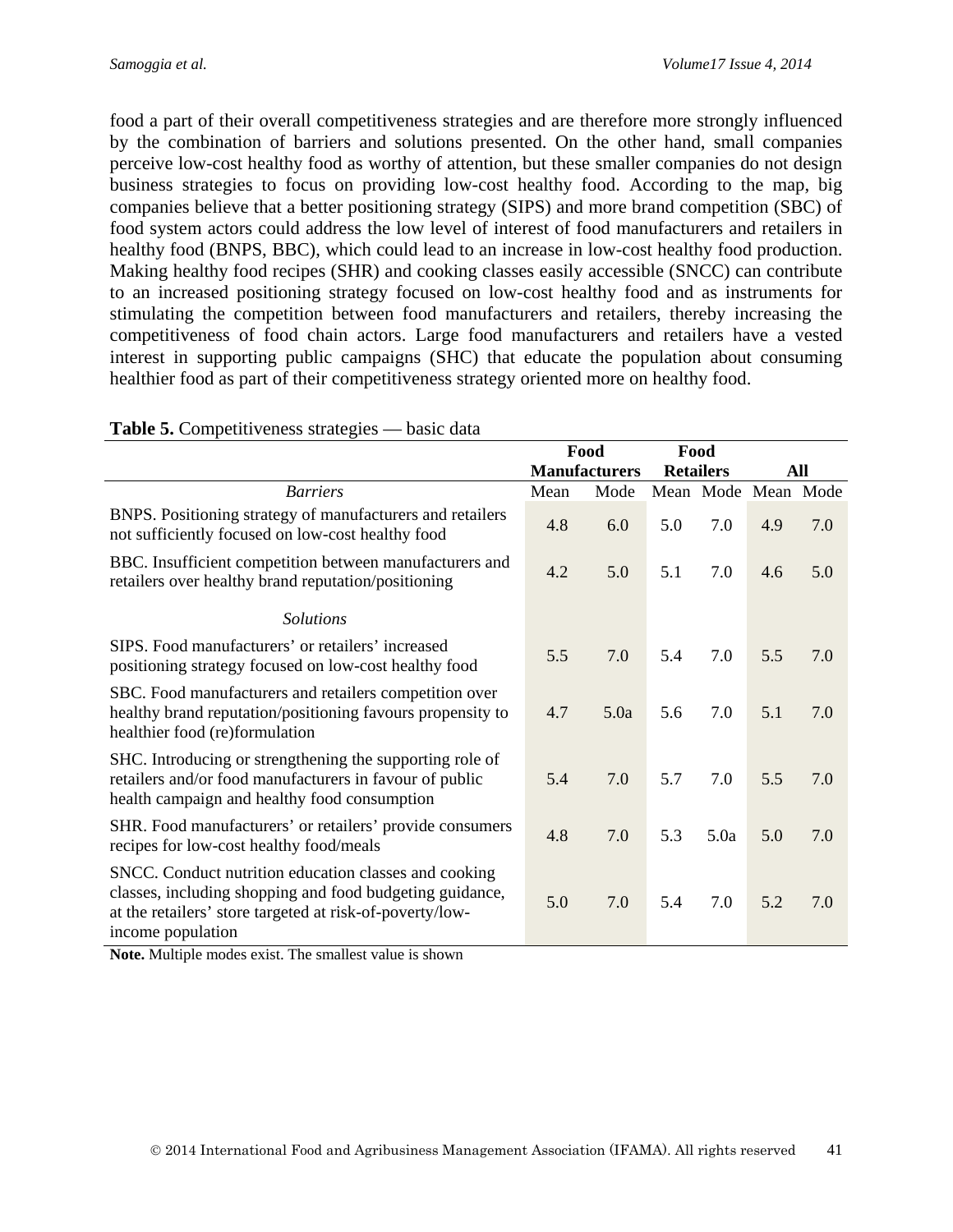

Badness-of-fit:  $\sigma_n = 0.061$ ;  $\sigma_1 = 0.248$ ;  $\sigma_2 = 0.788$ Goodness-of-fit: VAF=0.606;  $\rho_n$ =0.767;  $\tau_h$ =0.612

Nondegeneracy and intermixedness: Shepard's rough index=0.686; DeSarbo intermixedness index=0.377

**Figure 4.** Map of competitiveness strategies

### *Private Label*

Food chain interviewees agree that the current growth of private label sales (BGPL) and retailers' limited interest in private label lines as brands for low-cost healthy food (BNPL) are relevant, but not very important barriers to low-cost healthy food (Table 6, respective means are 4.5 and 4). There is stronger agreement over the suggestion of using a private label as a carrier brand for low-cost healthy food (SIPL, mean 5.4). Still, the differences among food manufacturers' and retailers' opinions are noteworthy. Food manufacturers seem to give a prominent role to private labels. Food manufacturers (mean 4.9) believe more strongly than retailers (mean 4.1) that the ever-growing phenomenon of private label versus commercial brands is limiting food manufacturers' capacity for investment in low-cost healthy food (BGPL). Again, food manufacturers' (mean 5.5) trust in private labels as a way to enter the low-cost healthy food market (SIPL) is higher than retailers (mean 5.2). The respondents' position on the map (Figure 5) suggests that many respondents perceive that retailers' current private label management strategy (BGPL and BNPL) is limiting the possibility of offering low-cost healthy food. Reacting by increasing retailers' interest in marketing low-cost healthy food with a private label is considered a constructive strategy (SIPL). The central cluster of respondents includes a mix of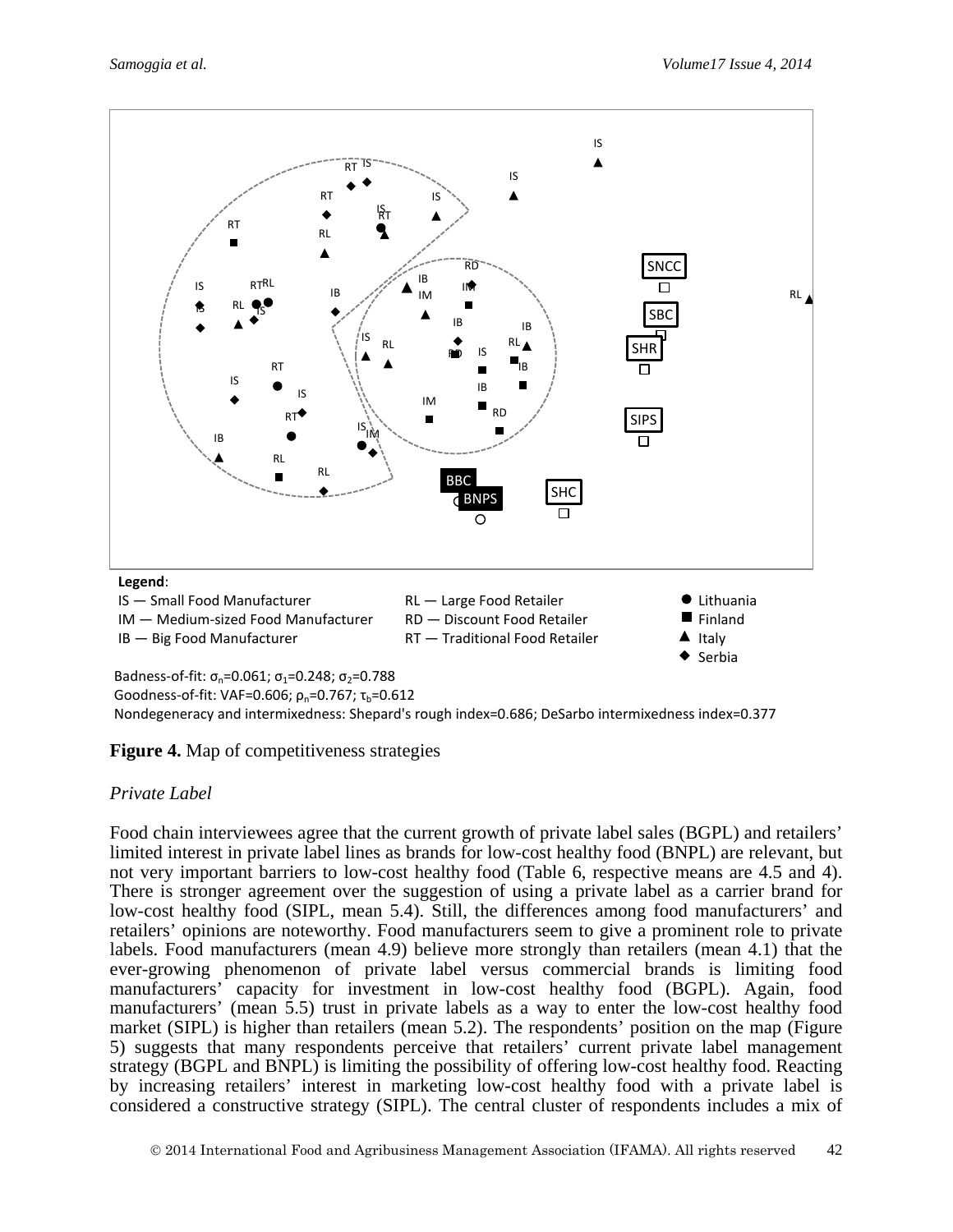food manufacturers and retailers with most of the big companies. These big companies' consistent position demonstrates the rather cohesive thinking of the group. On the contrary, smaller companies are both inserted in the central group and spread around the map, thereby showing quite variegated opinions on the issue. Moreover, retailers' position around the map shows that the issue of private labels in relation to low-cost healthy food induces dissimilar opinions among retailers. This is the likely consequence of the manifold strategic approaches that private label brands have in food commercialization management and product innovation.

|                                                                                                                                                            |      | Food                 |     | Food                |     |     |
|------------------------------------------------------------------------------------------------------------------------------------------------------------|------|----------------------|-----|---------------------|-----|-----|
|                                                                                                                                                            |      | <b>Manufacturers</b> |     | <b>Retailers</b>    |     | All |
| <b>Barriers</b>                                                                                                                                            | Mean | Mode                 |     | Mean Mode Mean Mode |     |     |
| BGPL. Consumers' increasing interest in private label vs.<br>commercial brands limits food manufacturers' intentions<br>to invest in low-cost healthy food | 4.9  | 5.0                  | 4.1 | 1.0a                | 4.5 | 5.0 |
| BNPL. Retailers' very limited interest in private label<br>lines for low-cost healthy food<br><i>Solutions</i>                                             | 4.0  | 3.0                  | 3.8 | 1.0                 | 4.0 | 3.0 |
| SIPL. Inserting low-cost healthy food in the market<br>within a private label                                                                              | 5.5  | 7.0                  | 52  | 5.0                 | 5.4 | 5.0 |

#### **Table 6.** Private label — basic data

**Note.** Multiple modes exist. The smallest value is shown



IM — Medium-sized Food Manufacturer

IB — Big Food Manufacturer

- RD Discount Food Retailer
- RT Traditional Food Retailer
- Finland Italy
- Serbia

Badness-of-fit:  $\sigma_{n=}0.009$ ;  $\sigma_1$ =0.093;  $\sigma_2$ =0.26 Goodness-of-fit: VAF=0.938;  $\rho_n$ =0.933;  $\tau_b$ =0.826 Nondegeneracy and intermixedness: Shepard's rough index=0.681; DeSarbo intermixedness index=0.022

#### **Figure 5.** Map on private label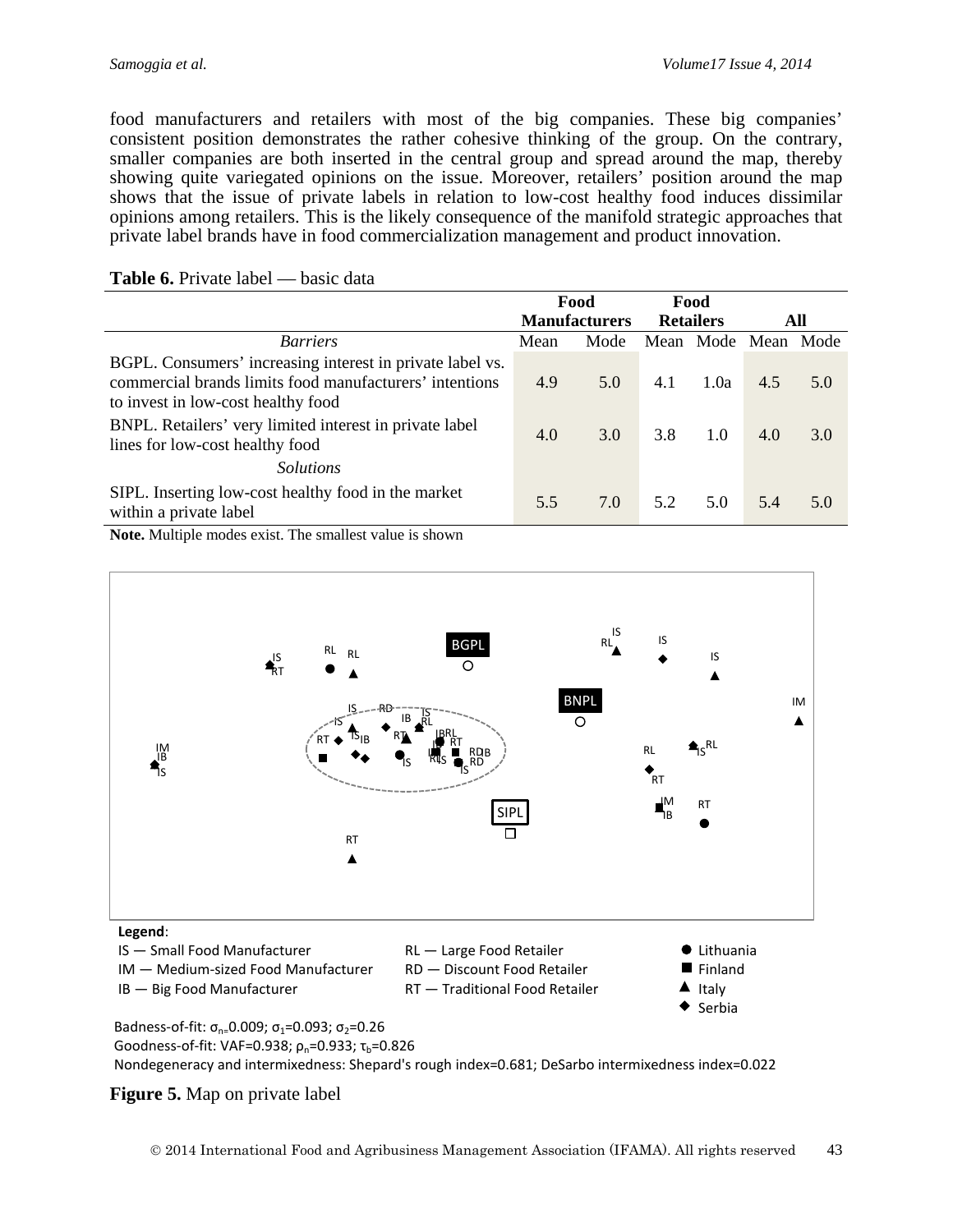#### *Public Policy and Regulations*

Food chain actors perceive the lack of adequate public policy in support of healthy food (BPP, mean 6.1) and the inadequate comprehension of consumers about healthy food (BNCAK, mean 5.6) (Table 7) as significant barriers. This issue should be addressed by improving consumer awareness and knowledge about nutritional issues (SCAK, mean 6.3). The lack of an official definition of what healthy food is (BND, mean 5.6) is also a barrier. This should be addressed with an official agreement on the definition of *healthy food* (SD, mean 5.8).

|                                                                                                                                                          |      | Food                 | Food             |      |      |      |
|----------------------------------------------------------------------------------------------------------------------------------------------------------|------|----------------------|------------------|------|------|------|
|                                                                                                                                                          |      | <b>Manufacturers</b> | <b>Retailers</b> |      | All  |      |
| <b>Barriers</b>                                                                                                                                          | Mean | Mode                 | Mean             | Mode | Mean | Mode |
| BND. Lack of an official definition of healthy food                                                                                                      | 5.5  | 7.0                  | 5.7              | 7.0  | 5.6  | 7.0  |
| BNMAK. Inadequate awareness and knowledge of<br>manufacturers about nutritional issues                                                                   | 4.3  | 7.0                  | 3.6              | 1.0  | 4.0  | 1.0a |
| BNRAK. Inadequate awareness and knowledge of retailers<br>about nutritional issues                                                                       | 4.5  | 3.0                  | 3.7              | 3.0  | 4.2  | 3.0  |
| BNCAK. Inadequate awareness and knowledge of at-risk-<br>of-poverty consumers about nutritional issues                                                   | 5.5  | 7.0                  | 5.8              | 7.0  | 5.6  | 7.0  |
| BPP. Lack of adequate public policy intervention<br>concerning the promotion of healthy food for at-risk-of-<br>poverty and low-income people            | 6.0  | 7.0                  | 6.2              | 7.0  | 6.1  | 7.0  |
| <b>Solutions</b>                                                                                                                                         |      |                      |                  |      |      |      |
| SMAK. Improving awareness and knowledge of<br>manufacturers about nutritional issues                                                                     | 5.2  | 7.0                  | 5.8              | 7.0  | 5.5  | 7.0  |
| SRAK. Improving awareness and knowledge of retailers<br>about nutritional issues                                                                         | 5.7  | 7.0                  | 5.4              | 7.0  | 5.6  | 7.0  |
| SCAK. Improving awareness and knowledge of consumers<br>about nutritional issues, with specific focus on those at risk<br>of poverty                     | 6.1  | 7.0                  | 6.5              | 7.0  | 6.3  | 7.0  |
| SD. Agreement about an official definition of healthy food                                                                                               | 5.8  | 7.0                  | 5.8              | 7.0  | 5.8  | 7.0  |
| SPP. Promotion of low-cost healthy food recipes (for<br>example, low budget, limited available time) by web,<br>funded/promoted through national schemes | 5.2  | 5.0a                 | 5.7              | 7.0  | 5.4  | 7.0  |
| SPC. Providing publicly funded communication campaign<br>about low-cost healthy food                                                                     | 5.6  | 5.0                  | 6.0              | 7.0  | 5.8  | 7.0  |
| SPR. Public policy and public regulations can contribute to<br>guaranteeing low-cost healthy food production,<br>commercialization and distribution      | 5.6  | 7.0                  | 5.9              | 7.0  | 5.7  | 7.0  |
| SFI. Identifying financial incentives and disincentives to<br>levering the supply chain in the direction of low-cost<br>healthy food                     | 6.1  | 6.0a                 | 5.3              | 7.0  | 5.8  | 7.0  |
| SLP. Introduction of policies affecting commodity<br>(ingredient) prices could result in product reformulation to<br>less expensive healthier inputs     | 5.4  | 7.0                  | 4.9              | 7.0  | 5.2  | 7.0  |
| SL. Introduction of a regulation in favour of labelling<br>healthy food                                                                                  | 5.0  | 6.0                  | 5.7              | 7.0  | 5.3  | 7.0  |

#### **Table 7.** Public policy and regulations — basic data

2014 International Food and Agribusiness Management Association (IFAMA). All rights reserved 44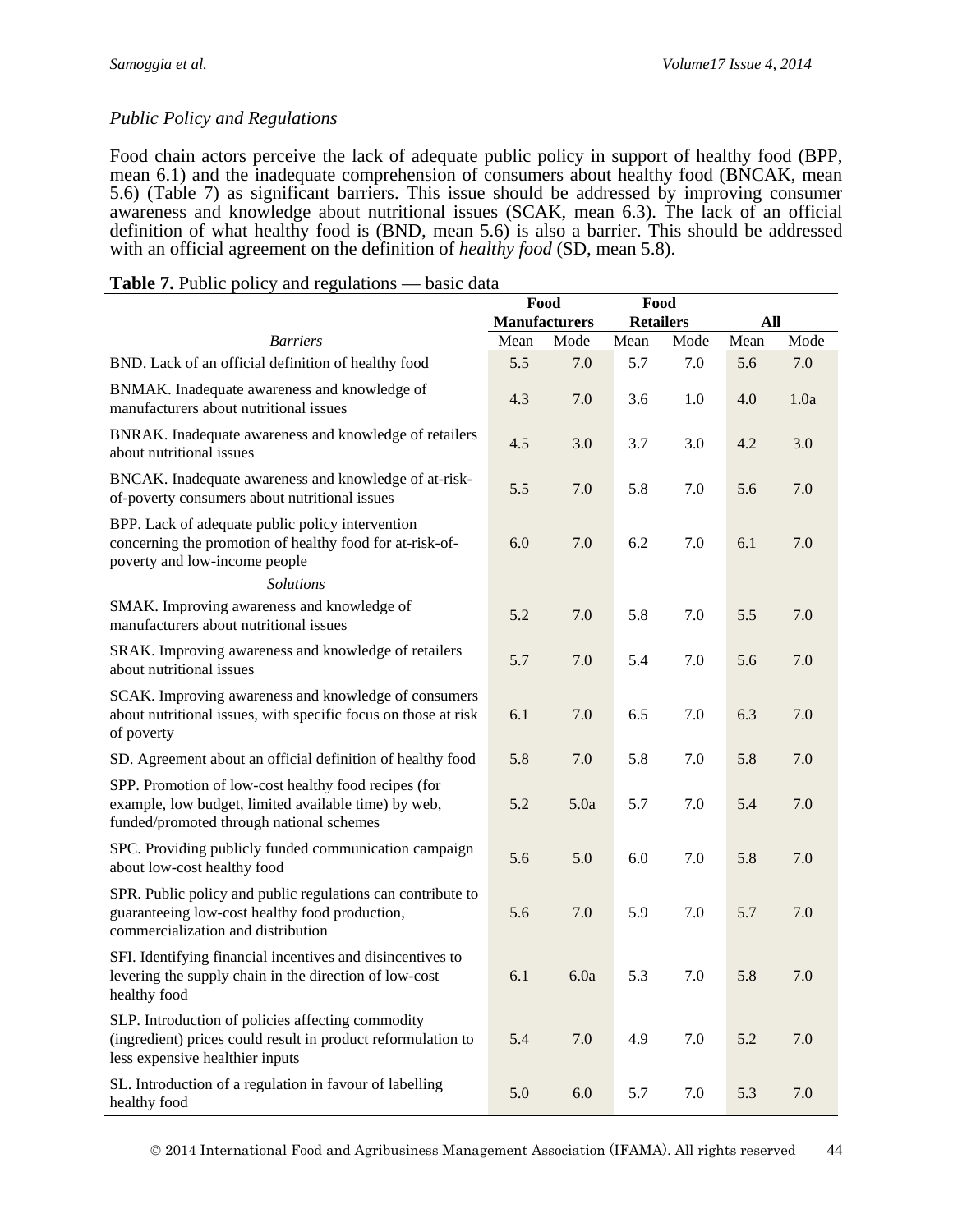According to respondents, other important solutions may include publicly funded educational campaigns about healthy food consumption (SPC, mean 5.8) and financial incentives and disincentives in developing and sustaining a more healthy food–oriented supply chain (SFI, mean 5.8). Food manufacturers and retailers showed different levels of interest in a small number of propositions. As far as barriers are concerned, food manufacturers think that both their own (BNMAK, mean 4.3) and retailers' (BNRAK, mean 4.5) awareness and knowledge represent a relevant barrier to producing and selling healthy food. Food manufacturers believe more strongly than retailers in the support that financial incentives (SFI, mean 6.1) could encourage all food chain actors to increase their investment in producing low-cost healthy food. Finally, retailers seem more strongly interested than food manufacturers in appropriate healthy food labelling (SL, mean 5.7). Respondents share similar opinions regarding the combination of barriers and solutions concerning public policy and regulations (Figure 6).



Nondegeneracy and intermixedness: Shepard's rough index=0.578; DeSarbo intermixedness index=0.925

**Figure 6.** Map on public policy and regulations

The barriers that respondents admit as relevant and related are the lack of adequate manufacturers' (BNMAK) and retailers' (BNRAK) awareness and knowledge about nutrition,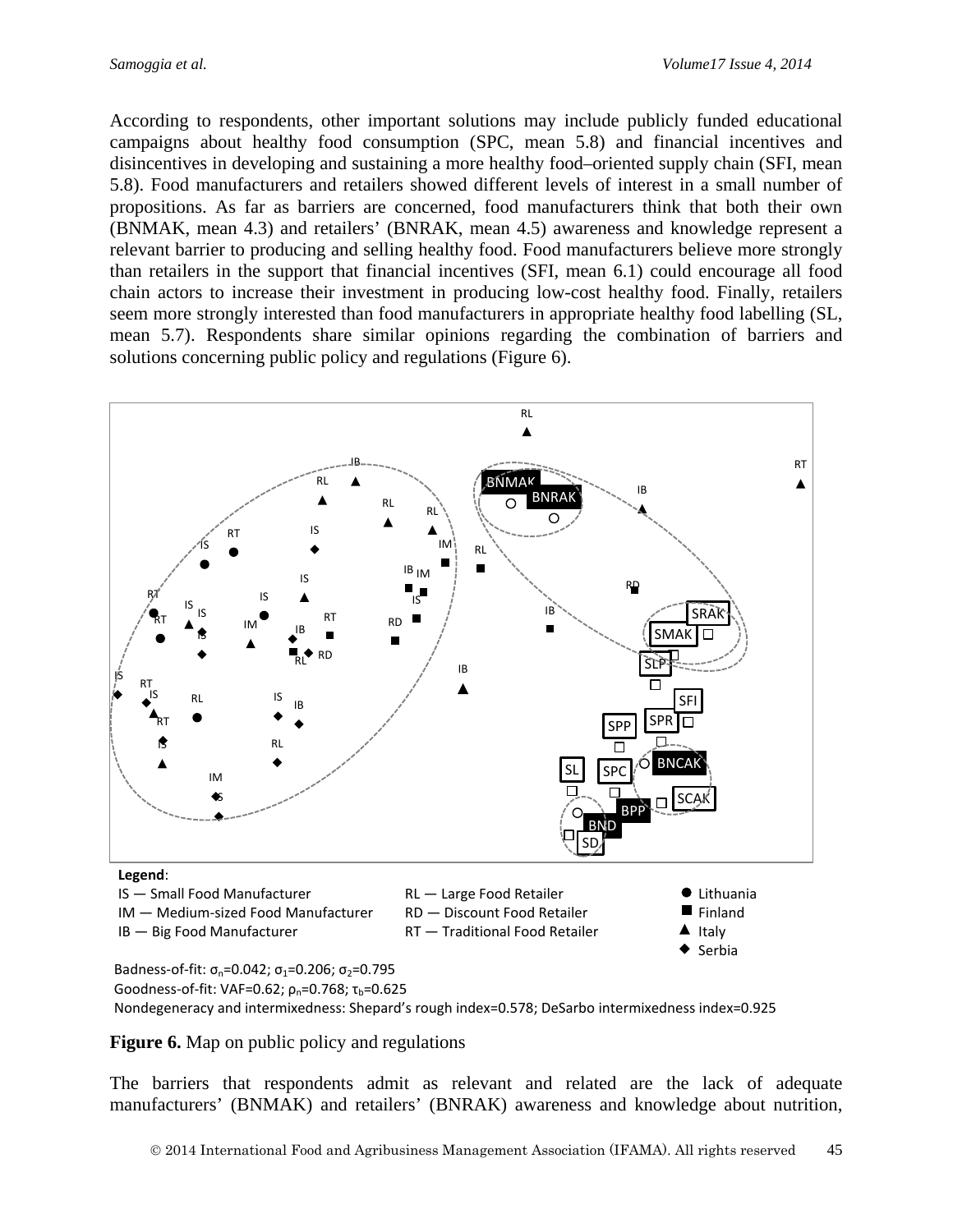which should be faced by directly targeting them (SMAK and SRAK). Similarly, food chain actors believe that the inadequate awareness and knowledge about nutritional issues of lowincome consumers (BNCAK) can be addressed with the corresponding solution (SCAK), but in coordination with other publicly promoted actions. Respondents have a similar judgment about another pair of statements: lack of definition (BND) and the need for a uniformed definition of healthy food (SD). This means that interviewees believe that the barrier can be addressed by acting directly in favour of targeting that specific problem. Finally, respondents believe that these barriers can be addressed through public support for healthy food (SPP), campaigns (SPC), financing (SFI), and regulation (SPR, SD, SL). The map also shows that interviewees believe that only coordinated actions can increase healthy food production and commercialization.

### *Food Accessibility*

Lack of access, even though appropriate, is not an important barrier to healthy food consumption and commercialization (BLA, mean 4.2), as far as food chain actors are concerned (Table 8). In fact, consumers' easy access to unhealthy food is believed to be a more important barrier (BEUF, mean 5.2). Interviewees believe that if consumers, even those at a low-income level, have easier access to low-cost healthy food, they will increase their consumption of more nutritious food, albeit only moderately (SIA, mean 5.4). Food manufacturers and retailers have different views on these issues. Food manufacturers generally give more importance to both barriers and solutions, especially if the barrier represents the lack of access to healthy food (BLA, mean 5 of food manufacturers versus 3.2 of retailers). The issue of food accessibility is rather controversial, as shown by the many micro-clusters of respondents (Figure 7). Still there is relatively strong agreement among the majority of respondents over the positive contribution that the improvement of at-risk-of-poverty consumers' access to low-cost healthy food (SIA) can have in lowering the barrier of the lack of access to low-cost healthy food (BLA).

|                                                                                                                                                                                                         |      | Food                 | Food             |      |                     |     |
|---------------------------------------------------------------------------------------------------------------------------------------------------------------------------------------------------------|------|----------------------|------------------|------|---------------------|-----|
|                                                                                                                                                                                                         |      | <b>Manufacturers</b> | <b>Retailers</b> |      | All                 |     |
| <b>Barriers</b>                                                                                                                                                                                         | Mean | Mode                 |                  |      | Mean Mode Mean Mode |     |
| BLA. At-risk-of-poverty consumers' lack of access to low-<br>cost healthy food                                                                                                                          | 5.0  | 7.0                  | 3.2              | 1.0  | 4.2                 | 7.0 |
| BEUF. Consumers' easy access to food that is not healthy<br><i>Solutions</i>                                                                                                                            | 5.5  | 7.0                  | 4.8              | 6.0  | 5.2                 | 7.0 |
| SIA. Improving access of consumers at risk of poverty to                                                                                                                                                |      |                      |                  |      |                     |     |
| low-cost healthy food (for example, increasing<br>commercialization and distribution in areas with risk of<br>poverty and making low-cost healthy food easily reachable<br>by those at risk of poverty) | 5.7  | 7.0                  | 4.9              | 6.0a | 5.4                 | 7.0 |

#### **Table 8.** Food accessibility — basic data

**Note.** Multiple modes exist. The smallest value is shown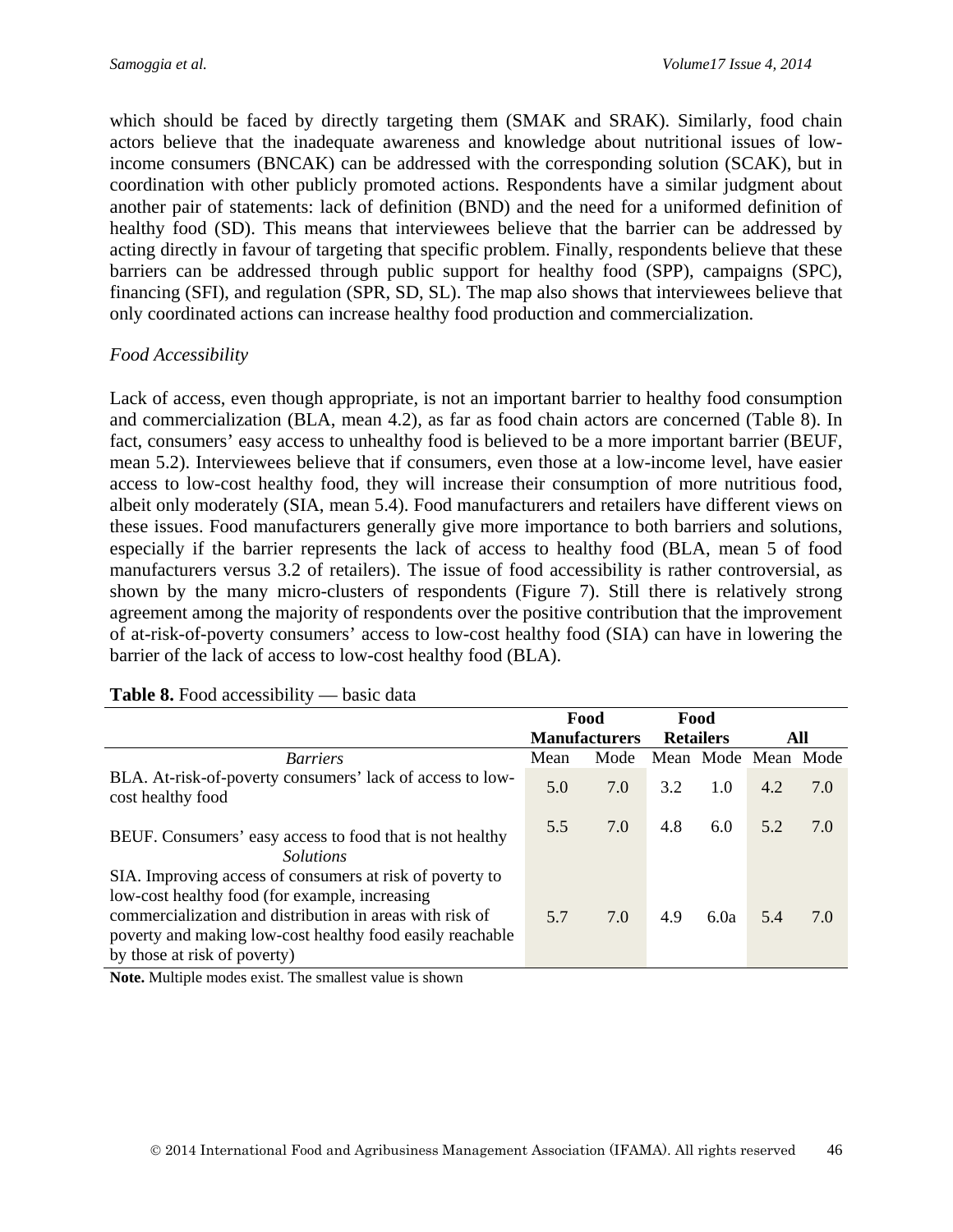

Badness-of-fit:  $\sigma_n = 0.012$ ;  $\sigma_1 = 0.107$ ;  $\sigma_2 = 0.274$ 

Goodness-of-fit: VAF=0.931;  $\rho_n$ =0.895;  $\tau_b$ =0.757

Nondegeneracy and intermixedness: Shepard's rough index=0.567; DeSarbo intermixedness index=0.037

#### **Figure 7.** Map on food accessibility

#### *Summary of Results*

Food manufacturers and retailers can prioritise the most prominent barriers to providing consumers with healthy food, but they have limited capability to prioritise one solution. The main perceived barriers concern the price, easy accessibility to unhealthy food, and lack of adequate public policy to support the provision of low-cost healthy food. The most relevant solution to increasing healthy food availability is to heighten consumers' awareness and knowledge about healthy food. Of course, other equally important solutions such as the affordability of healthy food, better coordination and commercial agreement between the manufacturers and retailers, support for a healthy food campaign, and a shift in retailers' and manufacturers' business strategy to focus on healthy food will also play a defining role in increasing healthy food consumption. These responses show that food chain actors acknowledge that there exists a market for healthy food, but that food chain actors are not ready to fully engage in this market, because of a number of perceived critical factors that concern both the private and the public dimensions. Not only food manufacturers and retailers could have a role in increasing low-cost healthy food offer, but also all other food system actors, including consumers and policy makers. All food chain actors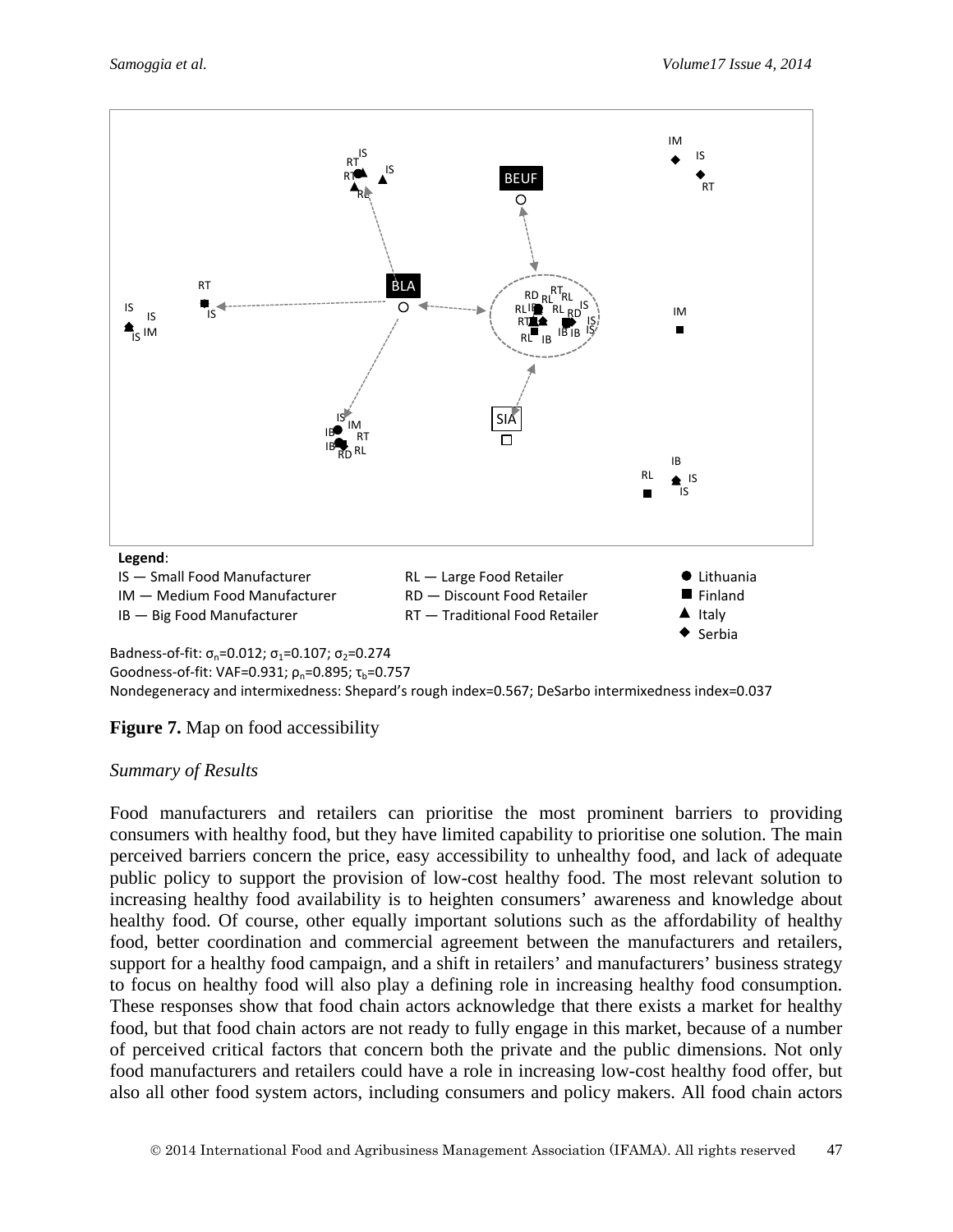regardless of size or category demonstrated the lack of a concrete investment strategy for these products. Small and medium-sized enterprises provided more diverse and uncertain feedback, and big food manufacturers and large retailers have more experience and provided more informed feedback as far as innovation, differentiation and competitiveness strategies are concerned. Yet they have not yet taken a prominent or initiating role in manufacturing and commercializing lowcost healthy food.

## **Discussion**

The reasons, expectations, and critical factors expressed by food chain actors about low-cost healthy food production and commercialization demonstrate that the issue is multifaceted and should be addressed on many different fronts. First, low-cost healthy food is a consumer good that, if placed within the product life cycle, seems to be in its *introduction* stage. The exploratory survey shows that both food manufacturers and retailers are interested in investing in producing healthy food, but they are cautious. This is even more evident if healthy food is to be sold at a low price. The newness of the low-cost healthy food market prevents food chain actors from investing resources to develop a business strategy to bring healthy food to the masses. The innovativeness of the market is spread throughout various countries and, though to a lesser extent, is also related to the size-category of the companies.

The food chain actors' cautious approach to the newness of low-cost healthy food market suggests that public sector initiatives are necessary to reach the *growth* stage. Second, low-cost healthy food is a challenge in terms of price to market, price adequate to cover the costs, and a source of financial risk. Food chain actors are sceptical that healthy food affordability is a real barrier to its consumption. Food manufacturers and retailers believe that price is a key attribute to healthy food, but they are aware that ensuring a low price is not a sufficient solution, even for low-income people. In their view, the importance of the price of healthy food is often overestimated, and the solution should be found in a well-balanced basket of product attributes. Third, food chain actors are sceptical about consumers' appreciation of healthy food. In their view, the image of healthy food should improve and become more attractive and, especially, competitive if compared with the image of other familiar or unhealthy food. The concept of *healthy* should get closer to *tasty.* Food manufacturers and retailers fear that the capacity to differentiate healthy food, compared with other food, is too low and not sufficiently competitive. Therefore, food chain actors should strive at improving consumers' understanding and appreciation of healthy food, which will lead to heightened acceptability of healthy food. Finally, food chain actors call for concrete public policies that support low-cost healthy food production and commercialization. Although self-serving, their views are worth consideration because of their experience and expertise. In line with food chain actors' expectations, public actors could set financial incentives and targeted policies to sustain, initiate and boost the evolving healthy food market and to define public policies better responsive to the alarming health phenomenon. This can eventually lead to fewer illnesses or deaths attributable to NCDs, thus reducing the strain on the economy and healthcare system.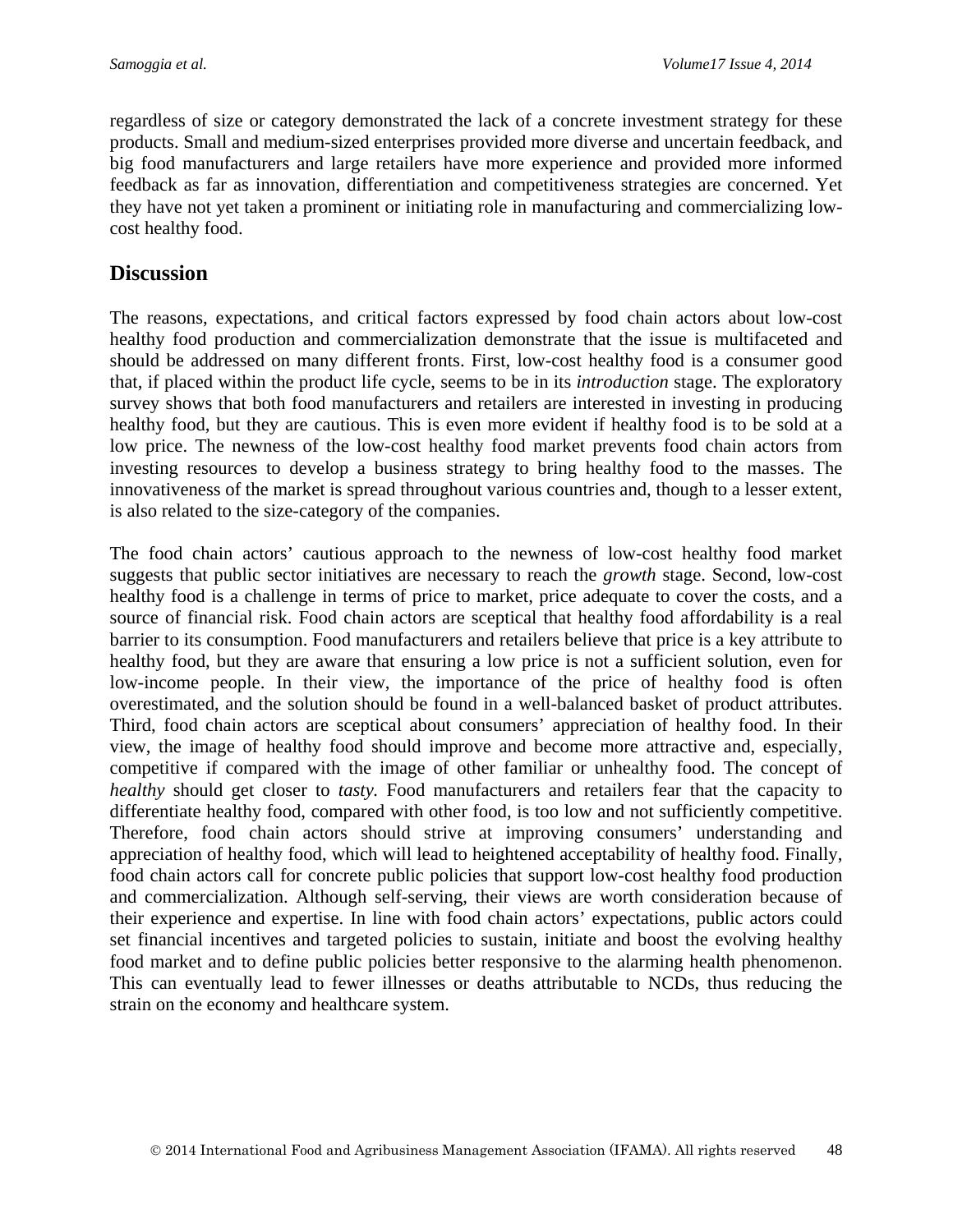## **Conclusion**

The plausible disenchantment of food chain actors in the development and increase in the consumption of low-cost healthy food discloses the distance between current food manufacturers' and retailers' corporate strategy and alarming social and health trends. Yet, in order to match the legitimate economic interests of the private sector with the need to increase the supply of lowcost healthy food, the reasons, expectations and critical factors expressed by the food chain actors must be addressed through targeted and strengthened private and public cooperation.

## **Acknowledgements**

This investigation was carried out within the framework of the EC FP7 funded project 'CHANCE - Low cost technologies and traditional ingredients for the production of affordable, nutritionally correct foods improving health in population groups at-risk-of-poverty' [\(www.chancefood.eu\)](http://www.chancefood.eu/).

## **References**

- Ajzen, I. 1991. The Theory of Planned Behavior. *Organizational Behaviour and Human Decision Processes* 50: 179-211.
- Beaulac, J., E. Kristjansson and S. Cummins. 2009. A systematic review of food deserts, 1966– 2007. *Preventing Chronic Disease* 6 (3, A105): 1-10.
- Boesso, G., N.S. Davcik and F. Favotto. 2009. "Health-enhancing" Products in the Italian Food Manufacturers: Multinationals and SMEs Competing on Yogurt. *AgBioForum* 12 (2): 232– 243.
- Bogue, J., T. Coleman and D. Sorenson. 2005. Determinants of consumers' dietary behaviour for health-enhancing foods. *British Food Journal* 107 (1): 4–16.
- Borg, I. and P. Groenen. 2005. *Modern Multidimensional Scaling: theory and applications* (2nd ed.). New York: Springer-Verlag.
- Brambila-Macias, J. 2011. Policy interventions to promote healthy eating: a review of what works, what does not, and what is promising. *Food Nutrition Bulletin* 32 (4): 365–375.
- Brunsø, K., J. Scholderer and K.G. Grunert. 2004. Testing relationships between values and foodrelated lifestyle: results from two European countries. *Appetite* 43: 195–205.
- Bunte, F.H.J., M.A. Van Galen, M.A. de Winter, P. Dobson, F. Bergès-Sennou, S. Monier-Dilhan, A. Juhász, D. Moro, P. Sckokai, C. Soregaroli, B.M.J. van der Meulen and A. Szajkowska. 2011. *The impact of private labels on the competitiveness of the European food supply chain*. Luxembourg: Publications Office of the European Union.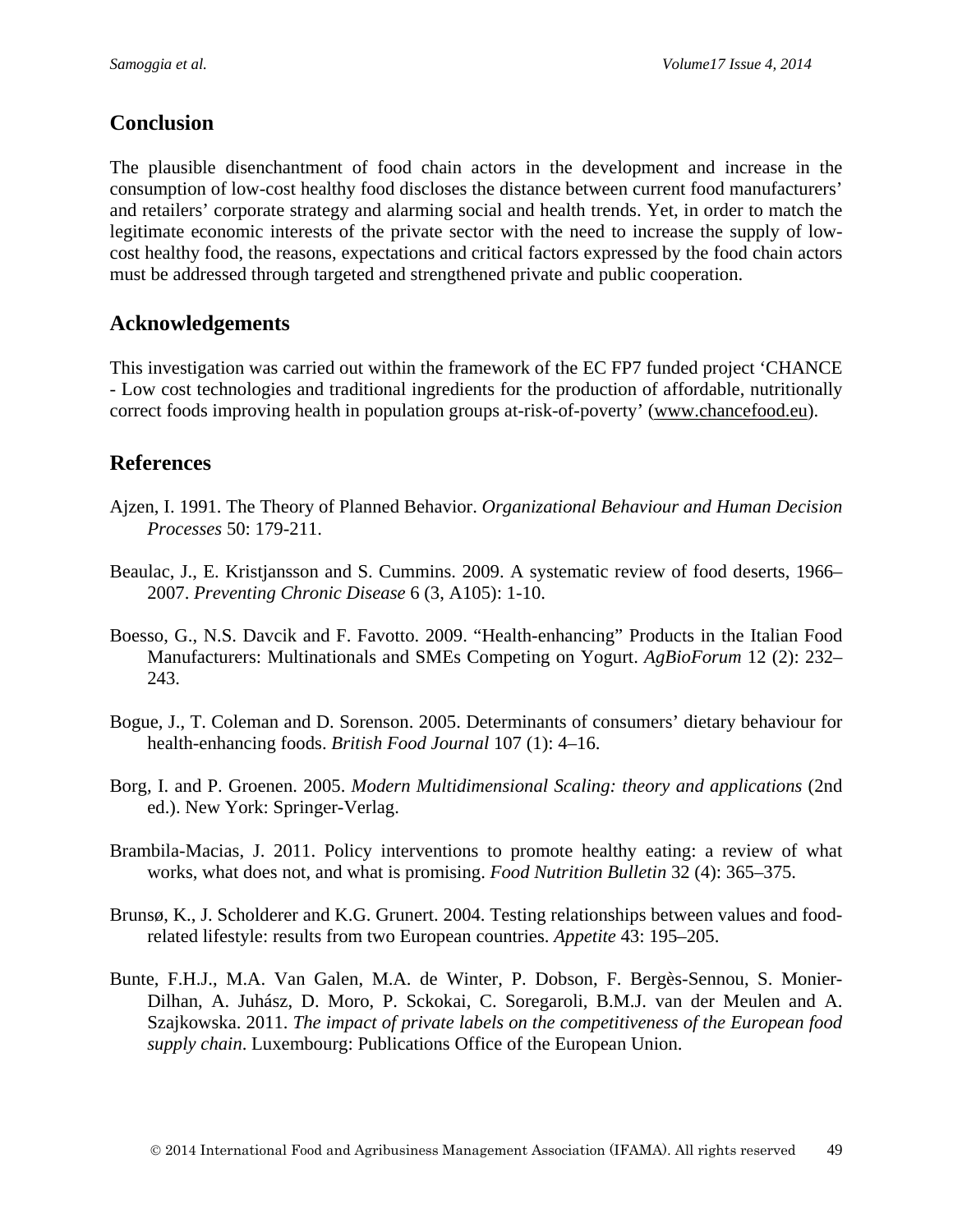- Burch, D. and G. Lawrence. 2005. Supermarket own brands, supply chains and the transformation of the agri-food system. *International Journal of Sociology of Agriculture and Food* 13 (1): 9–18.
- Busing, F.M.T.A, P.J.K. Groenen and W.J. Heiser. 2005. Avoiding degeneracy in multidimensional unfolding by penalizing on the coefficient of variation. *Psychometrika* 70, 1, 71–98.
- Caraher, M. and J. Coveney. 2004. Public health nutrition and food policy. *Public Health Nutrition* 7 (5): 591–8.
- Campos, S., J. Doxey and D. Hammond. 2011. Nutrition labels on pre-packaged foods: a systematic review. *Public Health Nutrition* 14 (8): 1496–1506.
- European Commission. 2009a. Communication (2009) 591. *A better functioning food supply chain in Europe*. Brussels.
- European Commission. 2009b. *Competition in the food supply chain*. Accompanying document to the Communication (2009) 591. A better functioning food supply chain in Europe. Brussels.
- Cummins, S., M. Petticrew, L. Sparks and A. Findlay. 2005. Large scale food retail interventions and diet. *BMJ* 330: 683–684.
- Dibsdall, L.A., N. Lambert, R.F. Bobbin and L.J. Frewer. 2003. Low-income consumers' attitudes and behaviour towards access, availability and motivation to eat fruit and vegetables. *Public Health Nutrition* 6 (2): 159–68.
- Dickson-Spillmann, M. and M. Siegrist. 2011. Consumers' knowledge of healthy diets and its correlation with dietary behaviour. *Journal of Human Nutrition and Dietetics: The official journal of the British Dietetic Association* 24: 54–60.
- Duvaleix-Treguer, S., A. Hammoudi, L. Rouached and L.G. Soler. 2012. Firms' responses to nutritional policies. *European Review of Agricultural Economics* 39 (5): 843–877.
- Food Marketing Institute. 2012. *Survey Report: Retailer Contributions to Health and Wellness*.
- Garnett, T. 2013. Food sustainability: problems, perspectives and solutions. *The Proceedings of the Nutrition Society* 72: 29–39.
- Geeroms, N., W. Verbeke and P. Van Kenhove. 2008. Consumers' health-related motive orientations and ready meal consumption behaviour. *Appetite* 51: 704–12.
- Gloria, C.T. and M.A. Steinhardt. 2010. Texas nutrition environment assessment of retail food stores (TxNEA-S): development and evaluation. *Public Health Nutrition* 13 (11): 1764– 1772.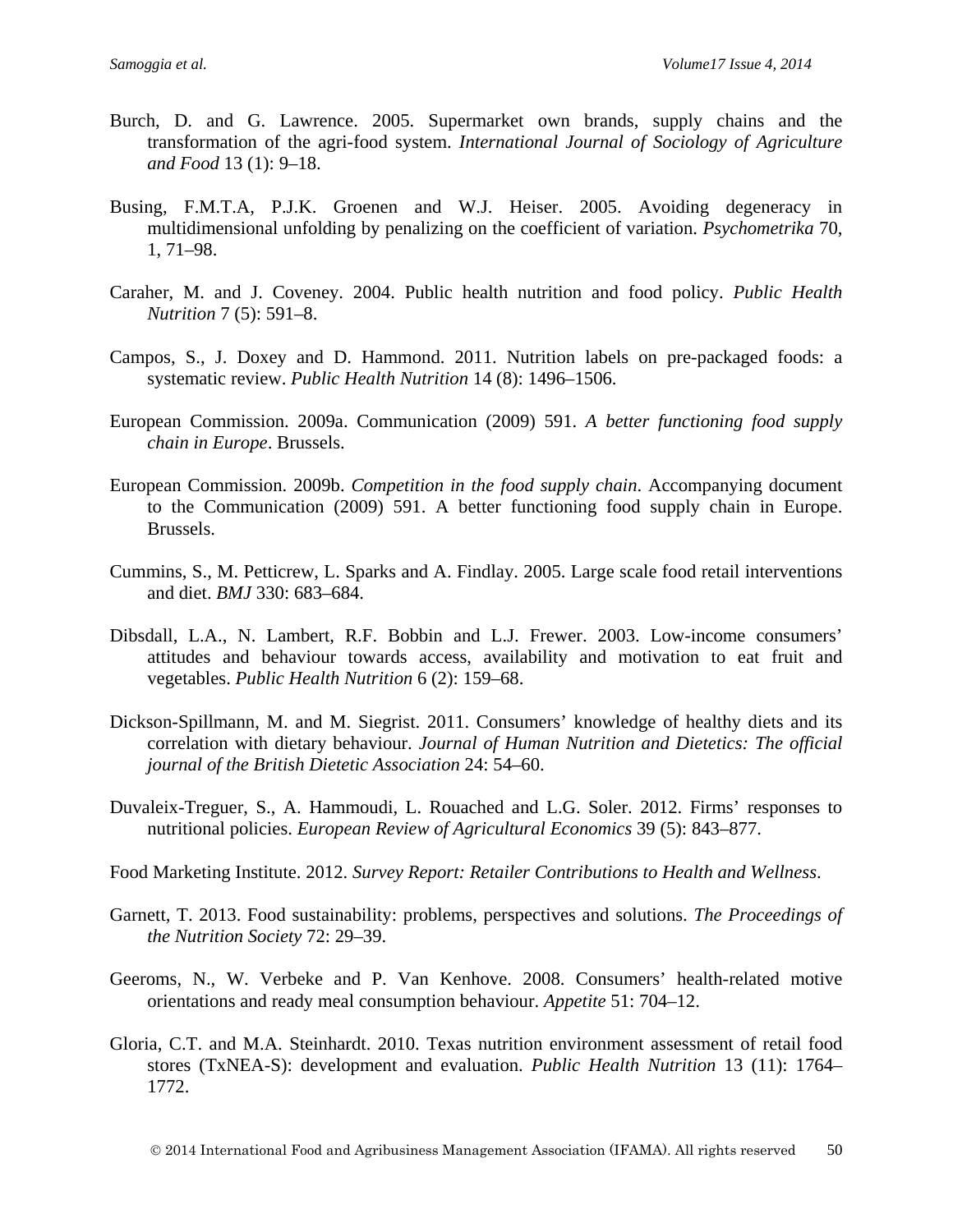- Golan, E. and L. Unnevehr. 2008. Food product composition, consumer health, and public policy: Introduction and overview of special section. *Food Policy* 33: 465–469.
- Grunert, K.G. and J.M. Wills. 2007. A review of European research on consumer response to nutrition information on food labels. *Journal of Public Health* 15: 385–399.
- Hartmann, C., S. Dohle and M. Siegrist. 2013. Importance of cooking skills for balanced food choices. *Appetite* 65: 125–31.
- Harvey, M., S. Quilley and H. Beynon. 2002. *Exploring the Tomato: Transformations of Nature, Society and Economy*. Cheltenham, U.K.: Edward Elgar.
- Hawkes, C., S. Friel, T. Lobstein and T. Lang. 2012. Linking agricultural policies with obesity and noncommunicable diseases: A new perspective for a globalising world. *Food Policy* 37: 343–353.
- Hess, R., V.H.M. Visschers and M. Siegrist. 2012. The role of health-related, motivational and sociodemographic aspects in predicting food label use: a comprehensive study. *Public Health Nutrition* 15 (3): 407–14.
- Holgado, B. 2000. Barriers and benefits of a healthy diet in Spain: comparison with other European member states. *European Journal of Clinical Nutrition* 54: 453–459.
- Hooker, N.H. and S. Downs. 2014. Trans-border reformulation: US and Canadian experiences with *trans* fat. *International Food and Agribusiness Management Review* 17 Special issue A: 131-146.
- Inglis, V., K. Ball and D. Crawford. 2005. Why do women of low socioeconomic status have poorer dietary behaviours than women of higher socioeconomic status? A qualitative exploration. *Appetite* 45: 334–43.
- Kadiyali, V., P. Chintagunta and N. Vilcassim. 2000. Manufacturer-Retailer Channel Interactions and Implications for Channel Power : An Empirical Investigation of Pricing in a Local Market. *Marketing Science* 19 (2): 127–148.
- Kyureghian, G., R.M. Nayga and S. Bhattacharya. 2013. The Effect of Food Store Access and Income on Household Purchases of Fruits and Vegetables: A Mixed Effects Analysis. *Applied Economic Perspectives and Policy* 35 (1): 69–88.
- Lähteenmäki, L., P. Lampila, K.G. Grunert, Y. Boztug, Ø. Ueland, A. Åström and E. Martinsdóttir. 2010. Impact of health-related claims on the perception of other product attributes. *Food Policy* 35: 230–239.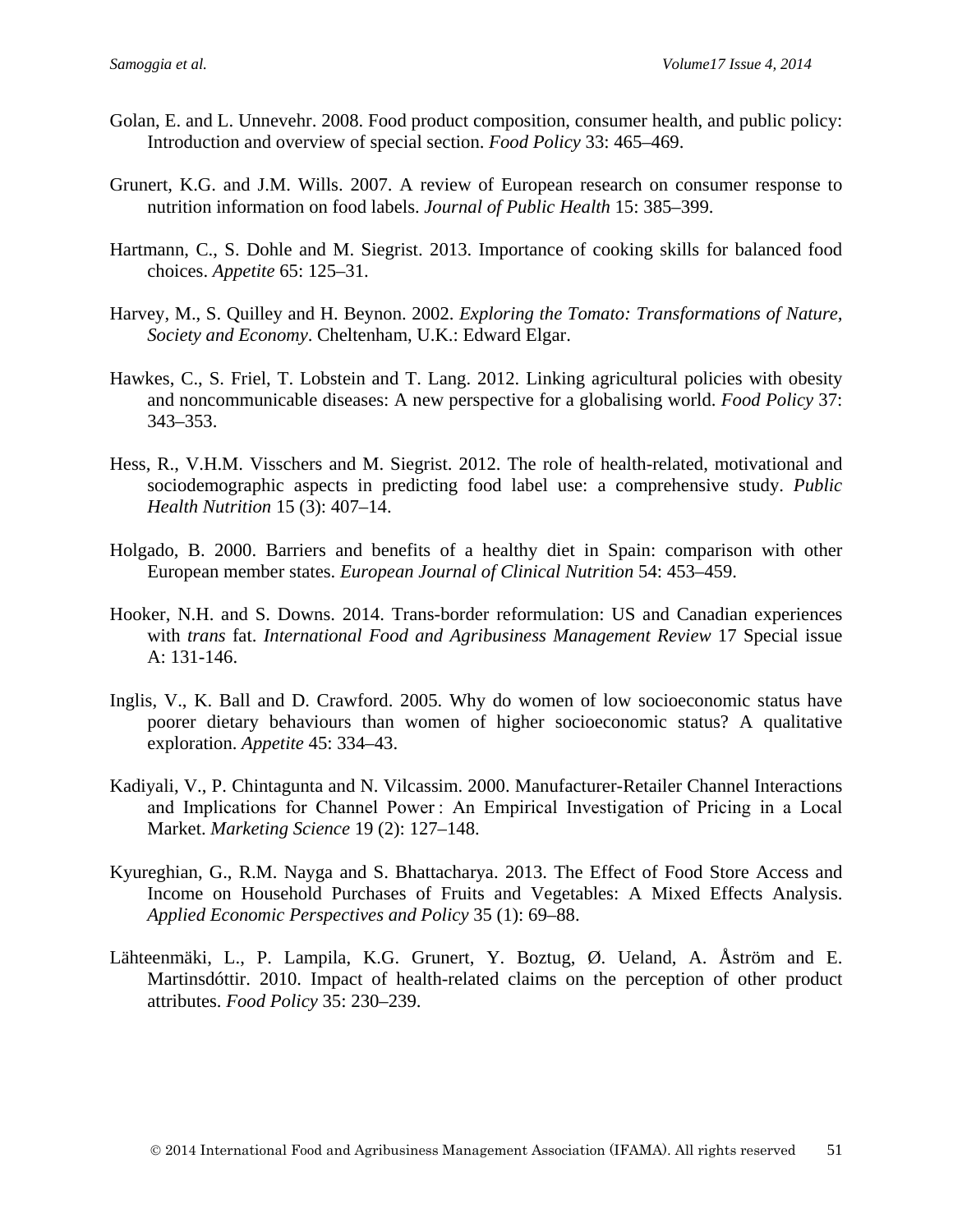- Lang, T., G. Rainer and E. Kaelin. 2006. *The food industry, diet, physical activity and health: a review of reported commitments and practice of 25 of the world's largest food companies*. London: City University, 2006. http://www.city.ac.uk/\_\_data/assets/pdf\_file/0004/167521/ City-Univ-Food-Co-Health-Monitoring-04-04-06.pdf [accessed Dec 1, 2013].
- Lappalainen, R., J. Kearney and M. Gibney. 1998. A pan EU survey of consumer attitudes to food, nutrition and health: an overview. *Food Quality and Preference* 9 (6): 467–478.
- Larson, N.I., M.T. Story and M.C. Nelson. 2009. Neighborhood environments: disparities in access to healthy foods in the U.S. *American Journal of Preventive Medicine* 36 (1): 74–81.
- Lawrence, W. and M. Barker. 2009. A review of factors affecting the food choices of disadvantaged women. *The Proceedings of the Nutrition Society* 68: 189–94.
- Mancino, L., F. Kuchler and E. Leibtag. 2008. Getting consumers to eat more whole-grains: The role of policy, information, and food manufacturers. *Food Policy* 33: 489–496.
- McCarthy, M., E. Cluzel, K. Dressel and R. Newton. 2013. Food and health research in Europe: Structures, gaps and futures. *Food Policy* 39: 64–71.
- Nestle, M., R. Wing, L. Birch, L. DiSogra, A. Drewnowski, S. Middleton, M. Sigman-Grant, J. Sobal, M. Winston and C. Economos. 1998. Behavioral and social influences on food choice. *Nutrition reviews* 56 (5) S50–S74.
- Park, T. 2014. Food demand, diet and Health the role played by managers of agribusinesses. *International Food and Agribusiness Management Review* 17 Special Issue A: 1-5.
- Pomeranz, J.L. 2012. Advanced policy options to regulate sugar-sweetened beverages to support public health. *Journal of Public Health Policy* 33 (1): 75–88.
- Shiu, E.C.C., J.A. Dawson and D.W. Marshall. 2004. Segmenting the convenience and health trends in the British food market. *British Food Journal* 106 (2): 106–127.
- United Nations. 2011. *Draft resolution submitted by the President of the General Assembly - Political Declaration of the High-level Meeting of the General Assembly on the Prevention and Control of Non-communicable Diseases*. New York: United Nations.
- Vander Wekken, S., S. Sørensen, J. Meldrum and P.J. Naylor. 2012. Exploring manufacturers perspectives on implementation of a provincial policy for food and beverage sales in publicly funded recreation facilities. *Health Policy* 104: 279–287.
- Walker, R.E., C.R. Keane and J.G. Burke. 2010. Disparities and access to healthy food in the United States: A review of food deserts literature. *Health & Place* 16: 876–884.
- Wardle, J. and M. Baranovic. 2009. Is lack of retail competition in the grocery sector a public health issue? *Australian and New Zealand Journal of Public Health* 33: 477–481.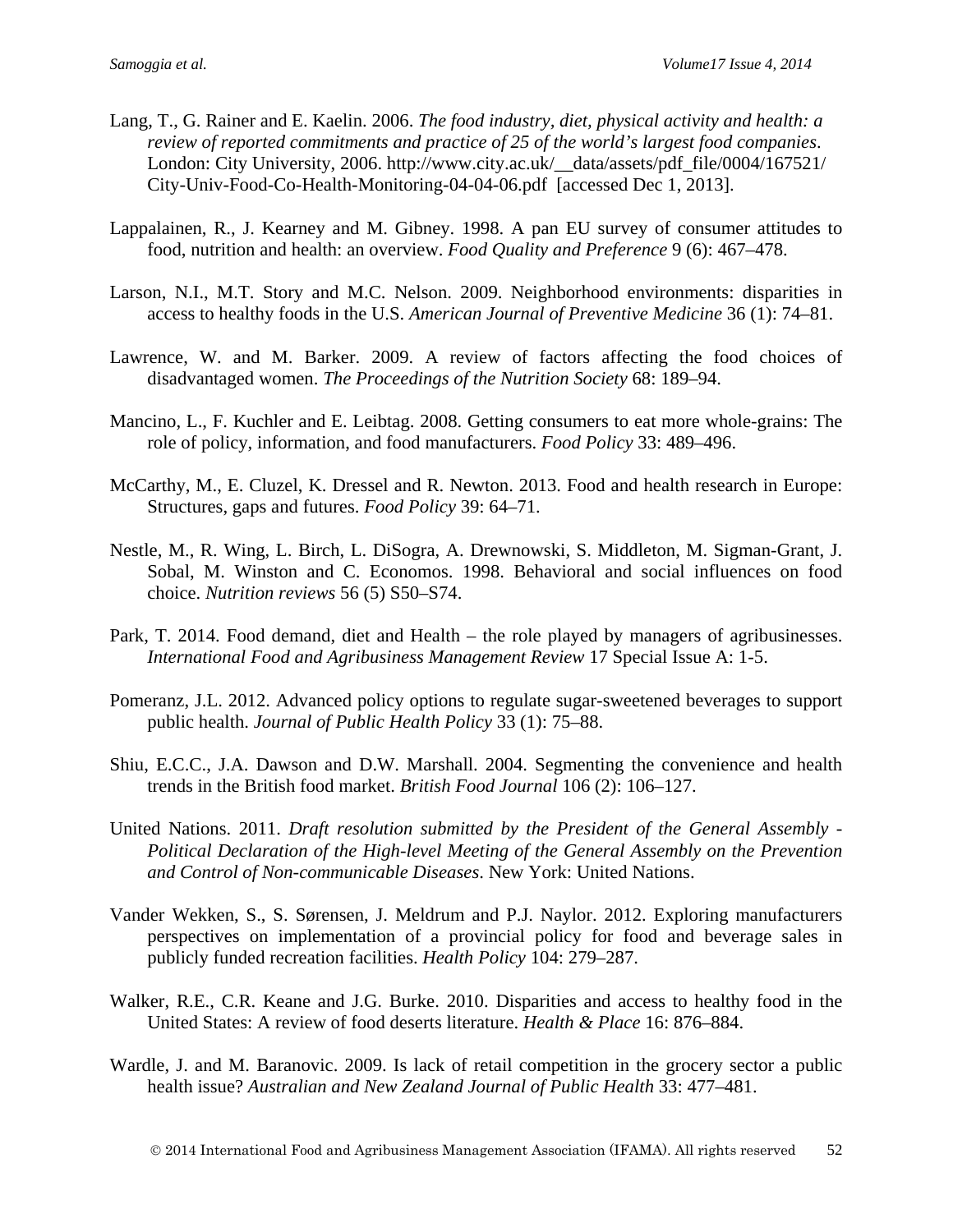- WHO. 2010a. *Set of recommendations on the marketing of food and non-alcoholic beverages to children*. Geneva: World Health Organization.
- WHO. 2010b. *Global status report on noncommunicable diseases*. Geneva: World Health Organization.
- WHO. 2012. *World Health Statistics - Part II Highlighted topics*. Geneva: World Health Organization.
- WHO. 2013. *Mapping salt reduction initiatives in the WHO European Region*. Geneva: World Health Organization.
- Worsley, A., W. Wang, S. Ismail and S. Ridley. 2014. Consumers' interest in learning about cooking: the influence of age, gender and education. *International Journal of Consumer Studies* <sup>38</sup> (3): 258–264.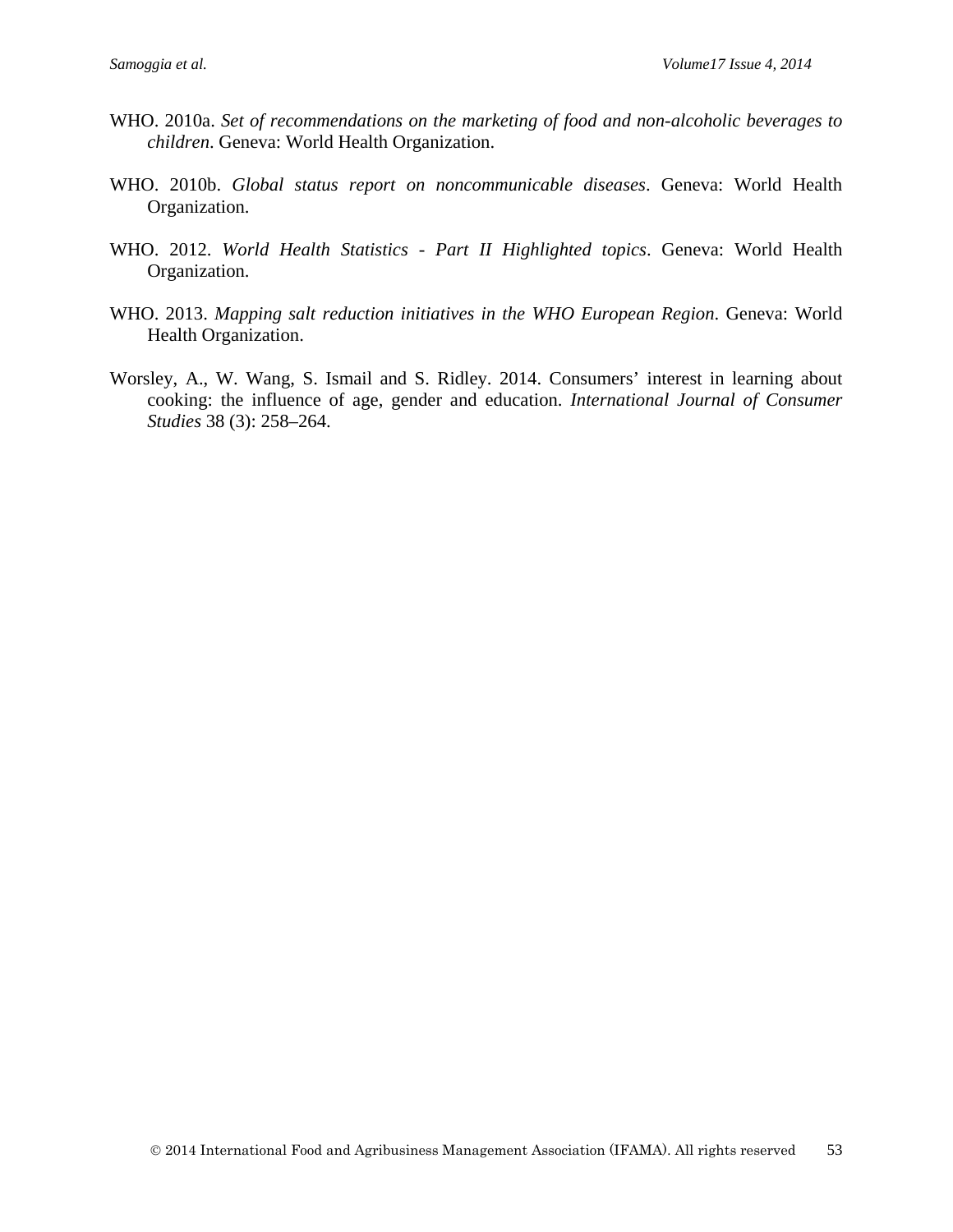# **Appendix A**

### *Definition of semi-processed or processed healthy food provided to interviewees*

A food with a *good nutrient profile*, that is a food not containing a high amount of nutrients (sodium, total fat, saturated fat, and sucrose), the high intake of which could be responsible for an increase in the risk of disease; or a food with *good nutritional density*, that is a food with a high content of fiber, micronutrients (vitamins and minerals) and bioactive compounds (polyphenols, phytosterols, carotenoids [such as lycopene], tocopherols, probiotics, etc.). Interviewees can also refer to a food *with a nutritional claim*, that is any claim that states, suggests or implies that a food has particular beneficial nutritional properties due to the nutrients or other substances it (i) contains, (ii) contains in reduced or increased proportions, or (iii) does not contain. Interviews did not refer to food with a health claim or functional food. Examples of good nutrient profile food or food with a nutritional claim given to interviewees: food that does not contain, or contains in reduced proportions, any of the following: sodium, total fat, saturated fat, sucrose; and food that contains, or contains increased proportions of, any of the following: fiber, micronutrients (vitamins and minerals), and bioactive compounds such as polyphenols, phytosterols, carotenoids (such as lycopene), tocopherols, probiotics, etc. This concept refers to Regulation (EC) No 1924/2006 of the European Parliament and of the Council of 20 December 2006 on nutrition and health claims made on foods (OJ L 404, 30.12.2006, p. 9).

### *Definition of low-cost provided to interviewees*

Food with *good nutrient profile* and with *good nutritional density*, particularly if sold with a nutritional claim, is usually sold at a higher market price (because of higher costs of production and of higher margin expectations) compared with food without specific nutritional characteristics. Interviewees were asked to provide opinions about healthy food, as defined above, sold at a market price lower than the common market prices. The healthy food being referred to could have been produced or sold (or not produced or sold) by the company the interviewee worked for.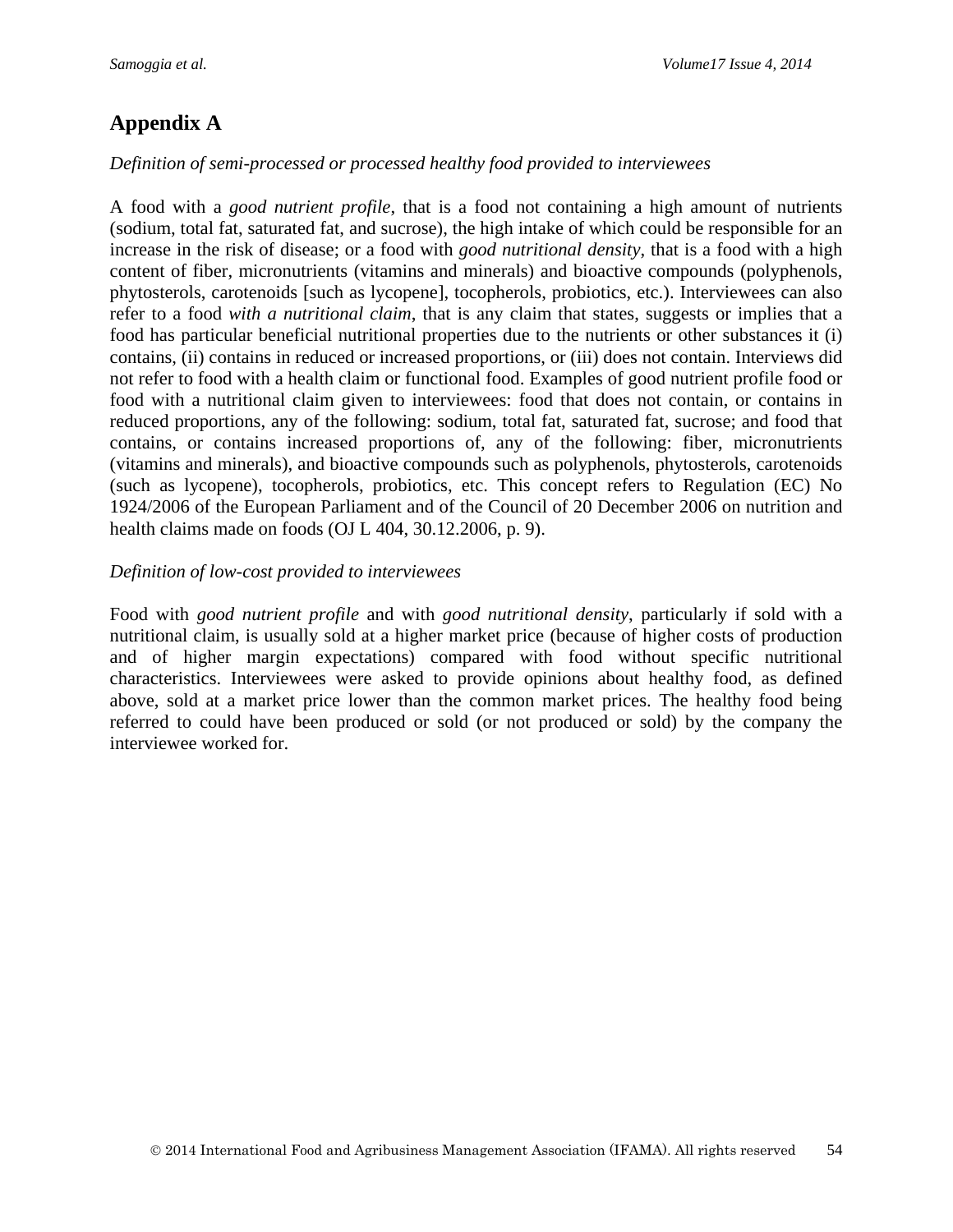# **Appendix B**

| <b>Relations between Food Manufacturers and Retailers</b>                                                                                                                                                                                | <b>Sources of Literature</b>                                                                                        |
|------------------------------------------------------------------------------------------------------------------------------------------------------------------------------------------------------------------------------------------|---------------------------------------------------------------------------------------------------------------------|
| <b>Barriers</b>                                                                                                                                                                                                                          |                                                                                                                     |
| BIS. High bargaining power of suppliers of ingredients for low-<br>cost healthy food (due to, i.e., limited number/monopoly of<br>suppliers, scarce/no possibility to switch to other suppliers, high<br>price of alternative suppliers) | Golan et al. 2008, Kadiyali et al. 2000                                                                             |
| BSR. Manufacturers favour relationships with retailers supplying<br>the same 'old' products rather than proposing new products such<br>as low-cost healthy food                                                                          | Kadiyali et al. 2000, Vander Wekken 2012                                                                            |
| BRP. Increasing power of retailers over what will be<br>commercialized impedes food manufacturers interest in low-cost<br>healthy food                                                                                                   | Burch and Lawrence 2005, European<br>Commission 2009a, Kadiyali et al. 2000,<br>2009b, Wardle and Baranovic 2009    |
| BLC. Lack of coordination and commercial agreement between<br>manufacturers and retailers (in terms of production and<br>commercialization) limits interest of manufacturers and retailers in<br>low-cost healthy food                   | European Commission 2009a, 2009b,<br>Kadiyali et al. 2000, Vlachos and Bourlakis<br>2006, Wardle and Baranovic 2009 |
| <b>Solutions</b>                                                                                                                                                                                                                         |                                                                                                                     |
| SBCC. Better coordination and commercial agreement between<br>manufacturers and retailers (in terms of production and<br>commercialization) increases interest of manufacturers and<br>retailers in low-cost healthy food                | European Commission 2009a, 2009b,<br>Kadiyali et al. 2000, Wardle and Baranovic<br>2009                             |
| SALI. Increased availability of ingredients for low-cost healthy<br>food                                                                                                                                                                 | Golan et al. 2008, Kadiyali et al. 2000                                                                             |
|                                                                                                                                                                                                                                          |                                                                                                                     |
| <b>Price</b>                                                                                                                                                                                                                             | <b>Sources of Literature</b>                                                                                        |
| <b>Barriers</b>                                                                                                                                                                                                                          |                                                                                                                     |
| BHP. At-risk-of-poverty consumers' perception of high price of<br>healthy food, even if low-cost                                                                                                                                         | Vander Wekken et al. 2012                                                                                           |
| BPG. At-risk-of-poverty consumers' perception of high gap in<br>price between healthy food, even though low-cost, versus their<br>familiar food                                                                                          | Vander Wekken et al. 2012                                                                                           |
| BLQ. At-risk-of-poverty consumers' perception of low quality of<br>low-cost healthy food                                                                                                                                                 | Ajzen 1991, Bogue et al. 2005,<br>Lähteenmäki et al. 2010, Nestle et al. 1998,<br>Vander Wekken et al. 2012         |
| <b>Solutions</b>                                                                                                                                                                                                                         |                                                                                                                     |
| SA. Affordability of healthy food would stimulate at-risk-of-<br>poverty and low-income consumers' interest in this kind of food                                                                                                         | Vander Wekken et al. 2012                                                                                           |
| <b>Innovation and Differentiation</b>                                                                                                                                                                                                    | <b>Sources of Literature</b>                                                                                        |
| <b>Barriers</b>                                                                                                                                                                                                                          |                                                                                                                     |
| BLD. Manufacturers and retailers think that low-cost healthy food<br>cannot be sufficiently well differentiated/does not have a valuable<br>competitive advantage over other food                                                        | Lähteenmäki et al. 2010, Nestle et al. 1998,<br>Vander Wekken et al. 2012                                           |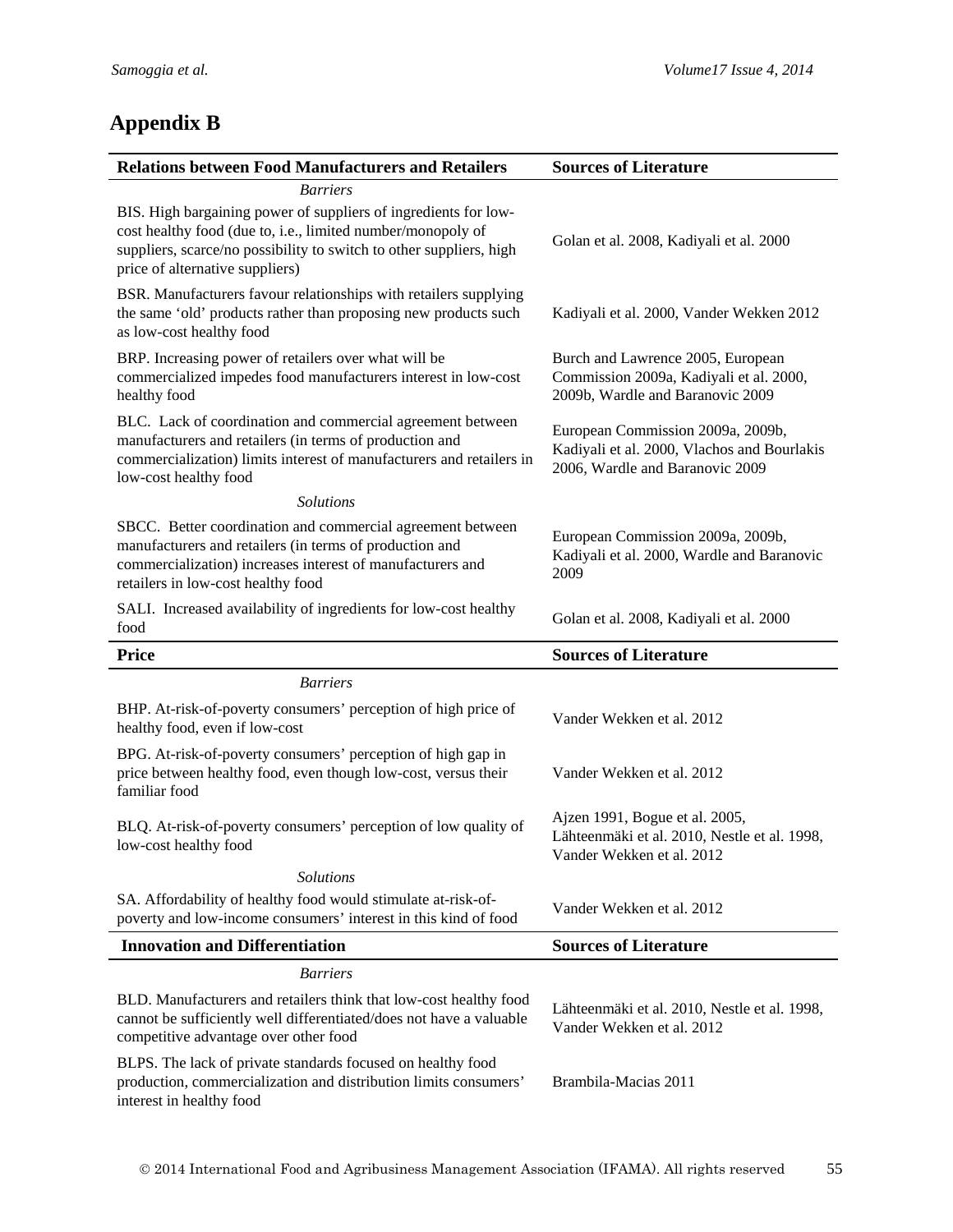# **Appendix B** -*Continued*

| <b>Innovation and Differentiation</b>                                                                                                                                                                                                                                                                                                             | <b>Sources of Literature</b>                                                                                     |
|---------------------------------------------------------------------------------------------------------------------------------------------------------------------------------------------------------------------------------------------------------------------------------------------------------------------------------------------------|------------------------------------------------------------------------------------------------------------------|
| <b>Barriers</b>                                                                                                                                                                                                                                                                                                                                   |                                                                                                                  |
| BIP. High price of ingredients to be used for low-cost healthy<br>food                                                                                                                                                                                                                                                                            | Kadiyali et al. 2000, UN 2011                                                                                    |
| BRFR. Manufacturers and retailers believe low-cost healthy food<br>has a high financial risk                                                                                                                                                                                                                                                      | Burch and Lawrence 2005, Harvey et al.<br>2002, Vander Wekken 2012                                               |
| BPNH. High margin of performance of other food in comparison<br>to low-cost healthy food for manufacturers and retailers                                                                                                                                                                                                                          | Boesso et al. 2009, Burch and Lawrence<br>2005, Harvey et al. 2002, Vander Wekken<br>2012                        |
| <b>Solutions</b>                                                                                                                                                                                                                                                                                                                                  |                                                                                                                  |
| SCR. Defining complementary roles in innovation processes<br>between manufacturers and retailers for low-cost healthy food<br>production/commercialization; for example, food manufacturers<br>focused on quality innovation and retailers focused on<br>understanding and flexibly adjusting to food market response to<br>low-cost healthy food | Hooker and Downs 2014, WHO 2013                                                                                  |
| SHPS. Commercializing food produced with private standards for<br>healthy food can increase the intention of consumers at-risk-of-<br>poverty to buy healthy food                                                                                                                                                                                 | Brambila-Macias 2011, Hooker and Downs<br>2014, WHO 2013                                                         |
| SMEP. Raising manufacturers and/or retailers' standards in favour<br>of healthy food can create barriers to marketplace entry of other<br>manufacturers and/or retailers                                                                                                                                                                          | Brambila-Macias 2011, Hooker and Downs<br>2014, WHO 2013                                                         |
| SLIP. Decreased prices of ingredients for low-cost healthy food                                                                                                                                                                                                                                                                                   | Golan et al. 2008, Kadiyali et al. 2000, UN<br>2011                                                              |
| <b>Competitiveness Strategies</b>                                                                                                                                                                                                                                                                                                                 | <b>Sources of Literature</b>                                                                                     |
| <b>Barriers</b>                                                                                                                                                                                                                                                                                                                                   |                                                                                                                  |
| BNPS. Positioning strategy of manufacturers and retailers not<br>sufficiently focused on low-cost healthy food                                                                                                                                                                                                                                    | Lang et al. 2006, Wardle and Baranovic<br>2009                                                                   |
| BBC. Insufficient competition between manufacturers and retailers<br>over healthy brand reputation/positioning                                                                                                                                                                                                                                    | Lang et al. 2006, Wardle and Baranovic<br>2009                                                                   |
| <b>Solutions</b>                                                                                                                                                                                                                                                                                                                                  |                                                                                                                  |
| SIPS. Food manufacturers' or retailers' increased positioning<br>strategy focused on low-cost healthy food                                                                                                                                                                                                                                        | Hooker and Downs 2014, Lang et al. 2006,<br>Wardle and Baranovic 2009, UN 2011                                   |
| SBC. Food manufacturers and retailers competition over healthy<br>brand reputation/positioning favours propensity to healthier food<br>(re)formulation                                                                                                                                                                                            | Hooker and Downs 2014, Lang et al. 2006,<br>Mancino et al. 2008, UN 2011, Wardle and<br>Baranovic 2009, WHO 2013 |
| SHC. Introducing or strengthening the supporting role of retailers<br>and/or food manufacturers in favour of public health campaign and<br>healthy food consumption                                                                                                                                                                               | Caraher and Coveney 2004, European<br>Commission 2009b, UN 2011                                                  |
| SHR. Food manufacturers' or retailers' provide consumers recipes<br>for low-cost healthy food/meals                                                                                                                                                                                                                                               | Food Marketing Institute 2012, Gloria and<br>Steinhardt 2010, WHO 2013                                           |
| SNCC. Conduct nutrition education classes and cooking classes,<br>including shopping and food budgeting guidance, at the retailers'<br>store targeted at risk-of-poverty/low-income population                                                                                                                                                    | Food Marketing Institute 2012, Gloria and<br>Steinhardt 2010, Hartmann 2013, Worsley<br>et al. 2014              |

2014 International Food and Agribusiness Management Association (IFAMA). All rights reserved. 56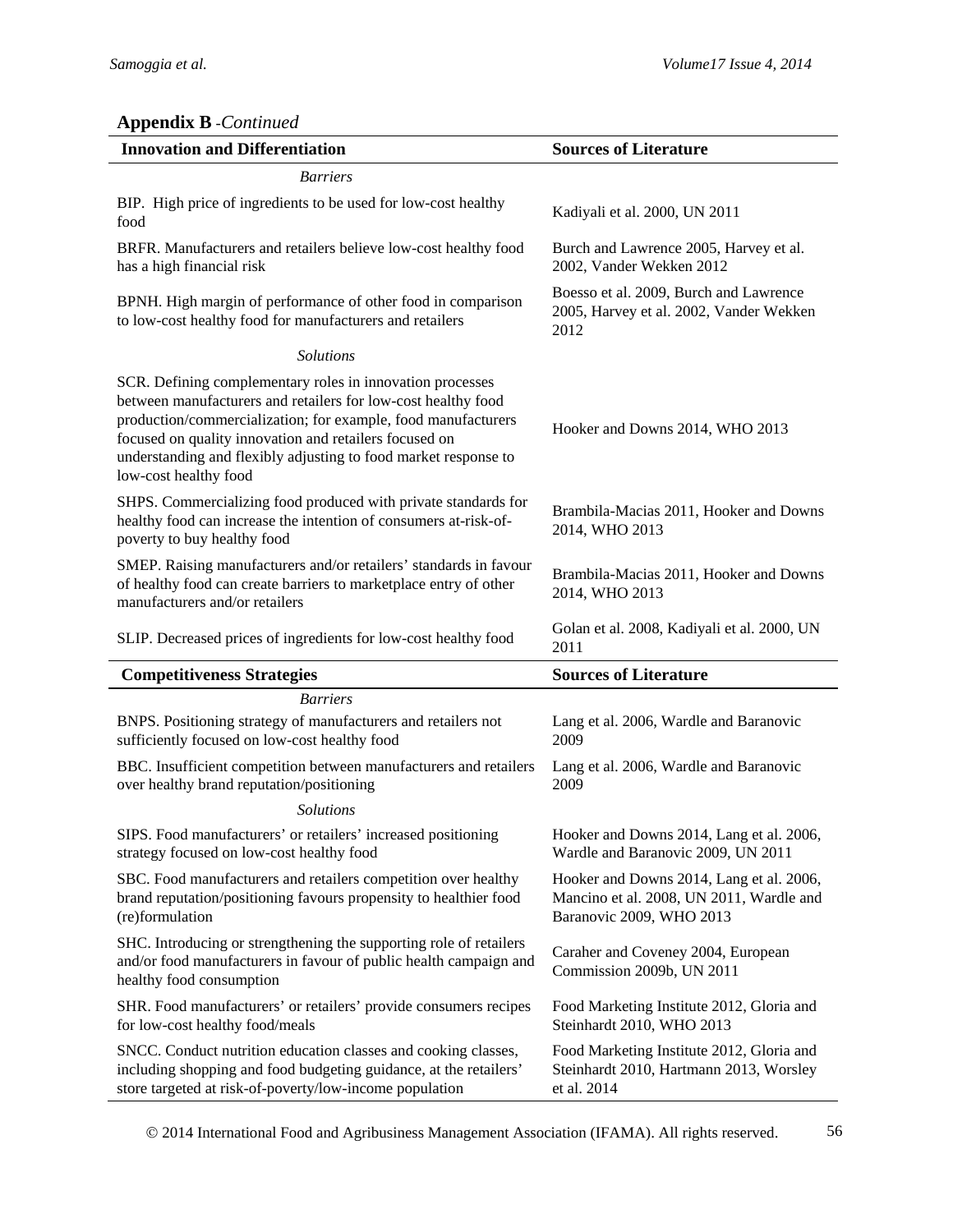# **Appendix B** -*Continued*

| <b>Private Label</b>                                                                                                                                       | <b>Sources of Literature</b>                                                                                                                                |
|------------------------------------------------------------------------------------------------------------------------------------------------------------|-------------------------------------------------------------------------------------------------------------------------------------------------------------|
| <b>Barriers</b>                                                                                                                                            |                                                                                                                                                             |
| BGPL. Consumers' increasing interest in private label vs.<br>commercial brands limits food manufacturers' intentions to invest in<br>low-cost healthy food | Bunte et al. 2011, Burch and Lawrence<br>2005, Kadiyali et al. 2000                                                                                         |
| BNPL. Retailers' very limited interest in private label lines for low-<br>cost healthy food                                                                | Bunte et al. 2011, Burch and Lawrence<br>2005, Kadiyali et al. 2000                                                                                         |
| <b>Solutions</b>                                                                                                                                           |                                                                                                                                                             |
| SIPL. Inserting low-cost healthy food in the market within a private<br>label                                                                              | Bunte et al. 2011, Burch and Lawrence<br>2005, Kadiyali et al. 2000                                                                                         |
| <b>Public Policy and Regulations</b>                                                                                                                       | <b>Sources of Literature</b>                                                                                                                                |
| <b>Barriers</b>                                                                                                                                            |                                                                                                                                                             |
| BND. Lack of an official definition of healthy food                                                                                                        | Duvaleix-Treguer et al. 2012, UN 2011,<br>WHO 2013                                                                                                          |
| BNMAK. Inadequate awareness and knowledge of manufacturers<br>about nutritional issues                                                                     | Lang et al. 2006, WHO 2010a                                                                                                                                 |
| BNRAK. Inadequate awareness and knowledge of retailers about<br>nutritional issues                                                                         | Lang et al. 2006, WHO 2010a                                                                                                                                 |
| BNCAK. Inadequate awareness and knowledge of at-risk-of-poverty<br>consumers about nutritional issues                                                      | Ajzen 1991, Bogue et al. 2005, Costa and<br>Jongen 2010, De Irala et al. 2000,<br>Dickinson-Spillman and Siegrist 2011                                      |
| BPP. Lack of adequate public policy intervention concerning the<br>promotion of healthy food for at-risk-of-poverty and low-income<br>people               | Brambila-Macias 2011, Golan and<br>Unnevehr 2008, Grunert and Wills 2007,<br>Hess et al. 2012, McCarthy et al. 2013,<br>Wardle and Baranovic 2009, WHO 2013 |
| <b>Solutions</b>                                                                                                                                           |                                                                                                                                                             |
| SMAK. Improving awareness and knowledge of manufacturers<br>about nutritional issues                                                                       | Lang et al. 2006, WHO 2010a                                                                                                                                 |
| SRAK. Improving awareness and knowledge of retailers about<br>nutritional issues                                                                           | Lang et al. 2006, WHO 2010a                                                                                                                                 |
| SCAK. Improving awareness and knowledge of consumers about<br>nutritional issues, with specific focus on those at risk of poverty                          | Ajzen 1991, Bogue et al. 2005,<br>Dickinson-Spillman and Siegrist 2011                                                                                      |
| SD. Agreement about an official definition of healthy food                                                                                                 | Duvaleix-Treguer et al. 2012, UN 2011,<br><b>WHO 2013</b>                                                                                                   |
| SPP. Promotion of low-cost healthy food recipes (for example, low<br>budget, limited available time) by web, funded/promoted through<br>national schemes   | Brunsø et al. 2004, UN 2011, Wardle and<br>Baranovic 2009                                                                                                   |
| SPC. Providing publicly funded communication campaign about<br>low-cost healthy food                                                                       | Brunsø et al. 2004, Hawkes et al. 2012,<br>UN 2011, WHO 2013                                                                                                |
| SPR. Public policy and public regulations can contribute to<br>guaranteeing low-cost healthy food production, commercialization<br>and distribution        | Brambila-Macias 2011, Duvaleix-Treguer<br>et al. 2012, UN 2011, Wardle and<br>Baranovic 2009, WHO 2013                                                      |
| SFI. Identifying financial incentives and disincentives to levering the<br>supply chain in the direction of low-cost healthy food                          | Brambila-Macias 2011, Duvaleix-Treguer<br>et al. 2012, Golan et al. 2008, Hawkes et<br>al. 2012, UN 2011, Wardle and Baranovic<br>2009, WHO 2013            |

2014 International Food and Agribusiness Management Association (IFAMA). All rights reserved. 57